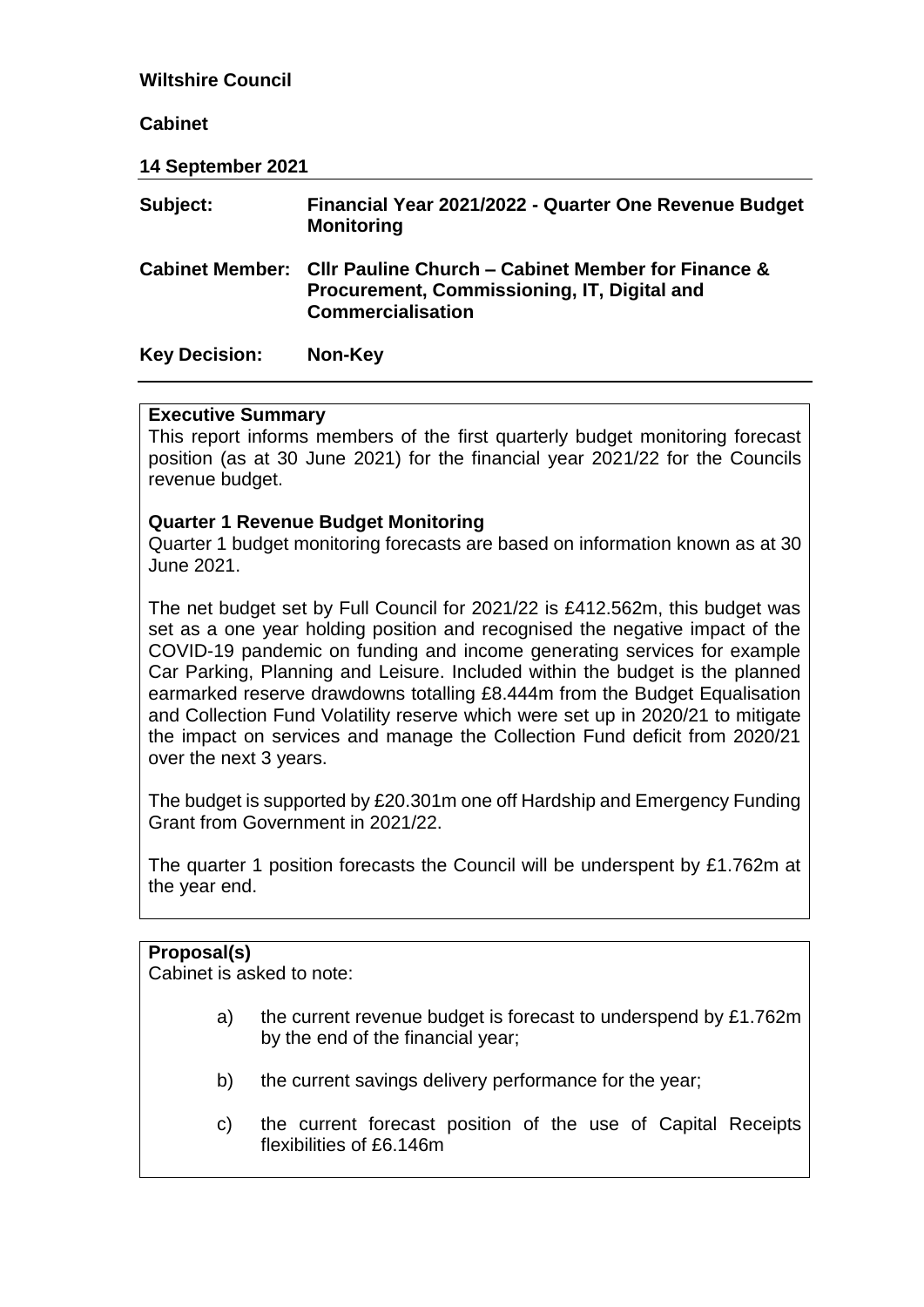- d) the forecast level of reserves and budgeted draw down of £10.444m and £34.076m of section 31 Grant
- e) the savings achieved through contractual activity and subsequent budget movements

Cabinet are asked to approve:

**f)** the drawdown from the Public Health earmarked reserve of £0.043m

## **Reason for Proposal(s)**

To inform effective decision making and ensure sound financial management as part of the Councils overall control environment.

To inform Cabinet on the forecast revenue financial position of the Council for the financial year 2021/22 as at Quarter 1 (30 June 2021), including delivery of approved savings.

## **Terence Herbert – Chief Executive**

**Andy Brown – Corporate Director Resources & Deputy Chief Executive (S.151 Officer)**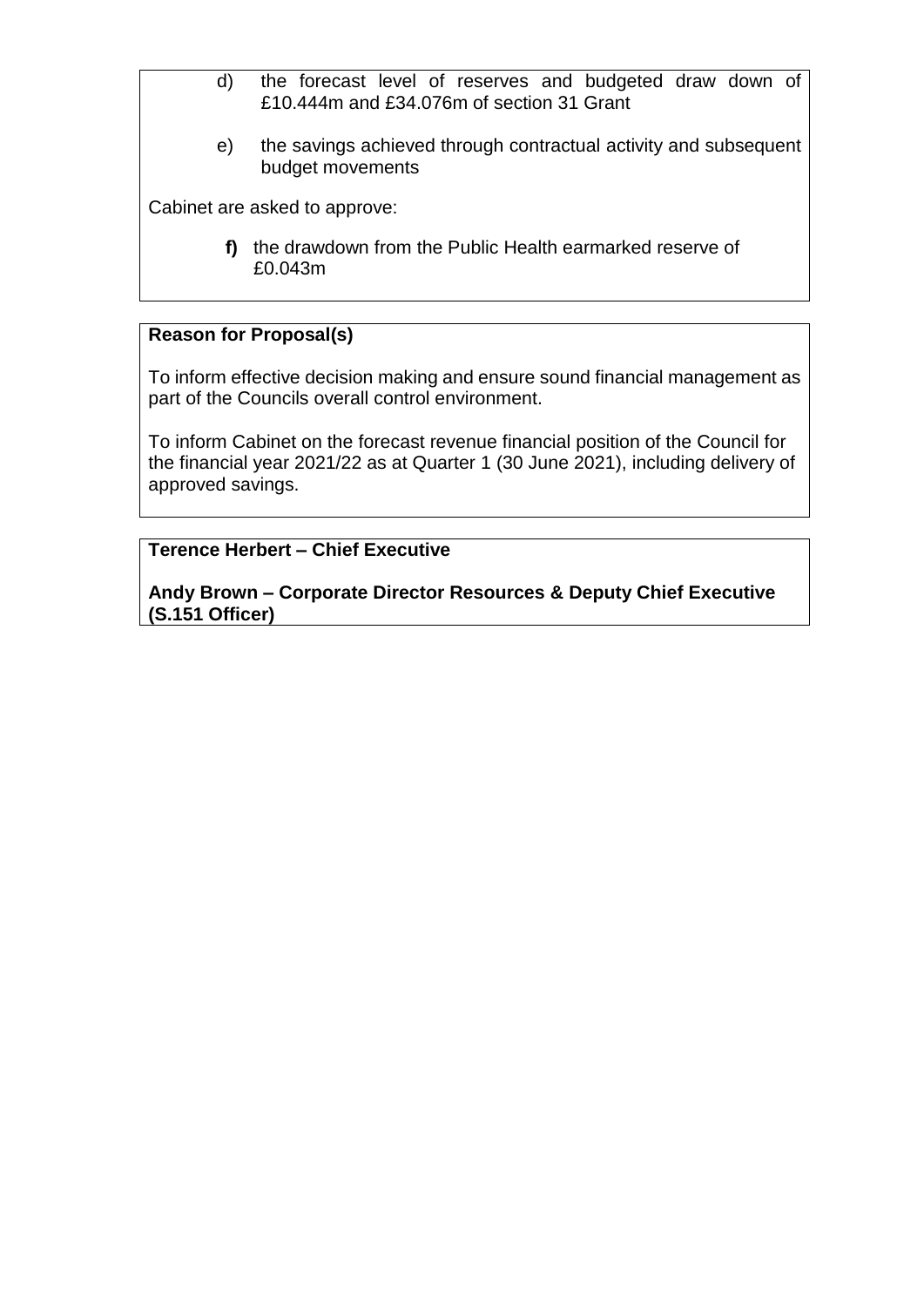| <b>Wiltshire Council</b> |                                                                                                                                               |
|--------------------------|-----------------------------------------------------------------------------------------------------------------------------------------------|
| <b>Cabinet</b>           |                                                                                                                                               |
| 14 September 2021        |                                                                                                                                               |
| Subject:                 | Financial Year 2021/2022 - Quarter One Revenue Budget<br><b>Monitoring</b>                                                                    |
|                          | Cabinet Member: Cllr Pauline Church – Cabinet Member for Finance &<br>Procurement, Commissioning, IT, Digital and<br><b>Commercialisation</b> |
| <b>Key Decision:</b>     | Non-Key                                                                                                                                       |

## **Purpose of Report**

1. To advise Members of the Revenue Budget Monitoring position 2021/22 Quarter 1 (30 June 2021) for the financial year 2021/22 with suggested actions as appropriate.

## **Relevance to the Council's Business Plan**

2. Budget monitoring and reporting supports effective decision making and the alignment of resources and financial performance to the Council's priorities and objectives as laid down in the Business Plan.

## **Background**

## **REVENUE BUDGET MONITORING 2021/22 – QUARTER 1**

- 3. The Council approved a net budget for 2021/22 of £412.561m at its meeting on 23 February 2021.
- 4. The following paragraphs focus on forecast outturn variances against the approved budget based on information as at 30 June 2021.
- 5. This is the first report for the financial year and includes a summary of the movements of the budget since the budget was set by Full Council in February 2021. This summary can be seen in Appendix A.

## **Main Considerations for the Council**

## **Revenue Budget**

6. The following elements of this report reflect the management responsibility in line with the current management hierarchy. The breakdown of the projected year end position is set out in table 1 below.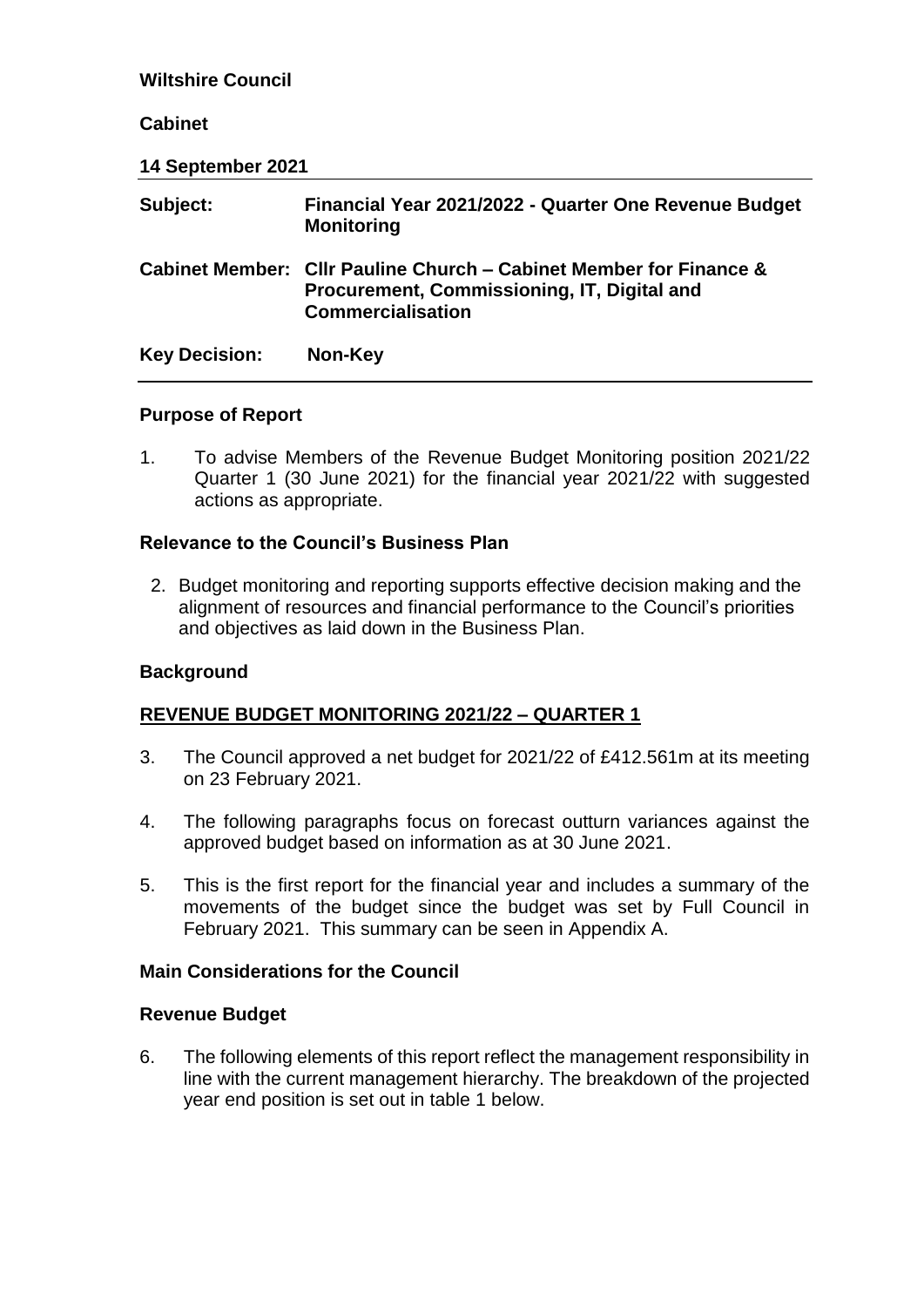## Table 1 – Forecast as at Quarter 1 2021/22 Summary Position

|                                                   | <b>Original</b><br><b>Budget</b><br>(set Feb<br>2021) | <b>Revised</b><br><b>Budget</b> | <b>Full Year</b><br>Forecast     | <b>Full Year</b><br>Variance | Commercial<br><b>Savings</b><br>Recognised | <b>Revised</b><br>Variance |
|---------------------------------------------------|-------------------------------------------------------|---------------------------------|----------------------------------|------------------------------|--------------------------------------------|----------------------------|
|                                                   | $\frac{\Delta}{\mathcal{E}m}$                         | B<br>£m                         | $\frac{\mathsf{C}}{\mathsf{E}m}$ | $D(C-B)$<br>£m               | £m                                         | £m                         |
| <b>Corporate Director People</b>                  |                                                       |                                 |                                  |                              |                                            |                            |
| Family & Childrens                                | 59.185                                                | 59.092                          | 58.912                           | (0.180)                      | 0.209                                      | 0.029                      |
| <b>Education &amp; Skills</b>                     | 19.057                                                | 18.840                          | 18.606                           | (0.234)                      |                                            | (0.234)                    |
| Learning Disabilities & Mental Health             | 78.007                                                | 78.353                          | 74.780                           | (3.573)                      |                                            | (3.573)                    |
| Access & Reablement                               | 50.709                                                | 50.719                          | 53.801                           | 3.082                        |                                            | 3.082                      |
| Commissioning - Adults                            | 24.152                                                | 23.984                          | 24.399                           | 0.415                        |                                            | 0.415                      |
| Commissioning - Childrens                         | 5.068                                                 | 5.159                           | 5.131                            | (0.028)                      |                                            | (0.028)                    |
| <b>TOTAL PEOPLE</b>                               | 236.178                                               | 236.147                         | 235.629                          | (0.518)                      | 0.209                                      | (0.309)                    |
| <b>Corporate Director Resources</b>               |                                                       |                                 |                                  |                              |                                            |                            |
| Finance & Procurement                             | 6.994                                                 | 6.958                           | 7.306                            | 0.348                        | $\overline{\phantom{a}}$                   | 0.348                      |
| Programme Office & Systems Thinking               | 1.205                                                 | 1.119                           | 1.188                            | 0.069                        |                                            | 0.069                      |
| Housing & Commercial Development                  | 16.961                                                | 16.961                          | 16.811                           | (0.150)                      |                                            | (0.150)                    |
| Digital & Information                             | 11.407                                                | 11.423                          | 11.413                           | (0.010)                      | 0.010                                      | 0.000                      |
| <b>TOTAL RESOURCES</b>                            | 36.567                                                | 36.461                          | 36.718                           | 0.257                        | 0.010                                      | 0.267                      |
| <b>Corporate Director Place &amp; Environment</b> |                                                       |                                 |                                  |                              |                                            |                            |
| Economic Development & Planning                   | 4.745                                                 | 5.304                           | 5.304                            |                              |                                            |                            |
| Communities & Neighbourhood                       | 39.966                                                | 38.884                          | 38.970                           | 0.086                        | 0.083                                      | 0.169                      |
| Highways & Environment                            | 54.631                                                | 52.925                          | 53.320                           | 0.395                        |                                            | 0.395                      |
| <b>TOTAL PLACE &amp; ENVIRONMENT</b>              | 99.342                                                | 97.113                          | 97.594                           | 0.481                        | 0.083                                      | 0.564                      |
| <b>Chief Executive Directorates</b>               |                                                       |                                 |                                  |                              |                                            |                            |
| Legal & Governance                                | 7.755                                                 | 6.822                           | 6.822                            | ä,                           |                                            |                            |
| Human Resources & Org Development                 | 3.205                                                 | 5.439                           | 5.439                            |                              |                                            |                            |
| <b>Public Health</b>                              | 1.541                                                 | 1.478                           | 1.478                            |                              |                                            |                            |
| Directors & Members                               | 3.586                                                 | 3.158                           | 3.058                            | (0.100)                      |                                            | (0.100)                    |
| <b>Commercial Savings</b>                         | (0.200)                                               | (0.200)                         |                                  | 0.200                        | (0.302)                                    | (0.102)                    |
| <b>TOTAL CEX DIRECTORATES</b>                     | 15.887                                                | 16.697                          | 16.797                           | 0.100                        | (0.302)                                    | (0.202)                    |
| Corporate                                         |                                                       |                                 |                                  |                              |                                            |                            |
| Movement on Reserves                              | (8.444)                                               | (8.444)                         | (8.444)                          |                              |                                            |                            |
| Financing & Investment Income & Expenditure       | 25.320                                                | 27.025                          | 25.156                           | (1.869)                      |                                            | (1.869)                    |
| Restructure & Contingency                         | 1.087                                                 | 0.938                           | 0.938                            |                              |                                            |                            |
| <b>Corporate Levies</b>                           | 6.625                                                 | 6.625                           | 6.625                            |                              |                                            |                            |
| Covid                                             |                                                       |                                 | (0.213)                          | (0.213)                      |                                            | (0.213)                    |
| Income Losses Scheme<br><b>TOTAL CORPORATE</b>    | 24.588                                                | 26.144                          | 24.062                           | (2.082)                      | $\overline{a}$                             | (2.082)                    |
|                                                   |                                                       |                                 |                                  |                              |                                            |                            |
| TOTAL COUNCIL GENERAL FUND                        | 412.562                                               | 412.562                         | 410.800                          | (1.762)                      |                                            | (1.762)                    |
| <b>WC Funding</b>                                 |                                                       |                                 |                                  |                              |                                            |                            |
| <b>General Government Grants</b>                  | (57.046)                                              | (57.046)                        | (57.046)                         |                              |                                            |                            |
| Council Tax                                       | (297.016)                                             | (297.016)                       | (297.016)                        |                              |                                            |                            |
| <b>Business Rates Retention Scheme</b>            | (58.500)                                              | (58.500)                        | (58.500)                         | ٠                            |                                            |                            |
| <b>TOTAL WC FUNDING</b>                           | (412.562)                                             | (412.562)                       | (412.562)                        |                              |                                            |                            |

## **Overview of Quarter 1 Monitoring**

- 7. Overall the quarter 1 report identifies a potential net year end forecast underspend of £1.762m.
- 8. Details of significant variances within service areas are included below.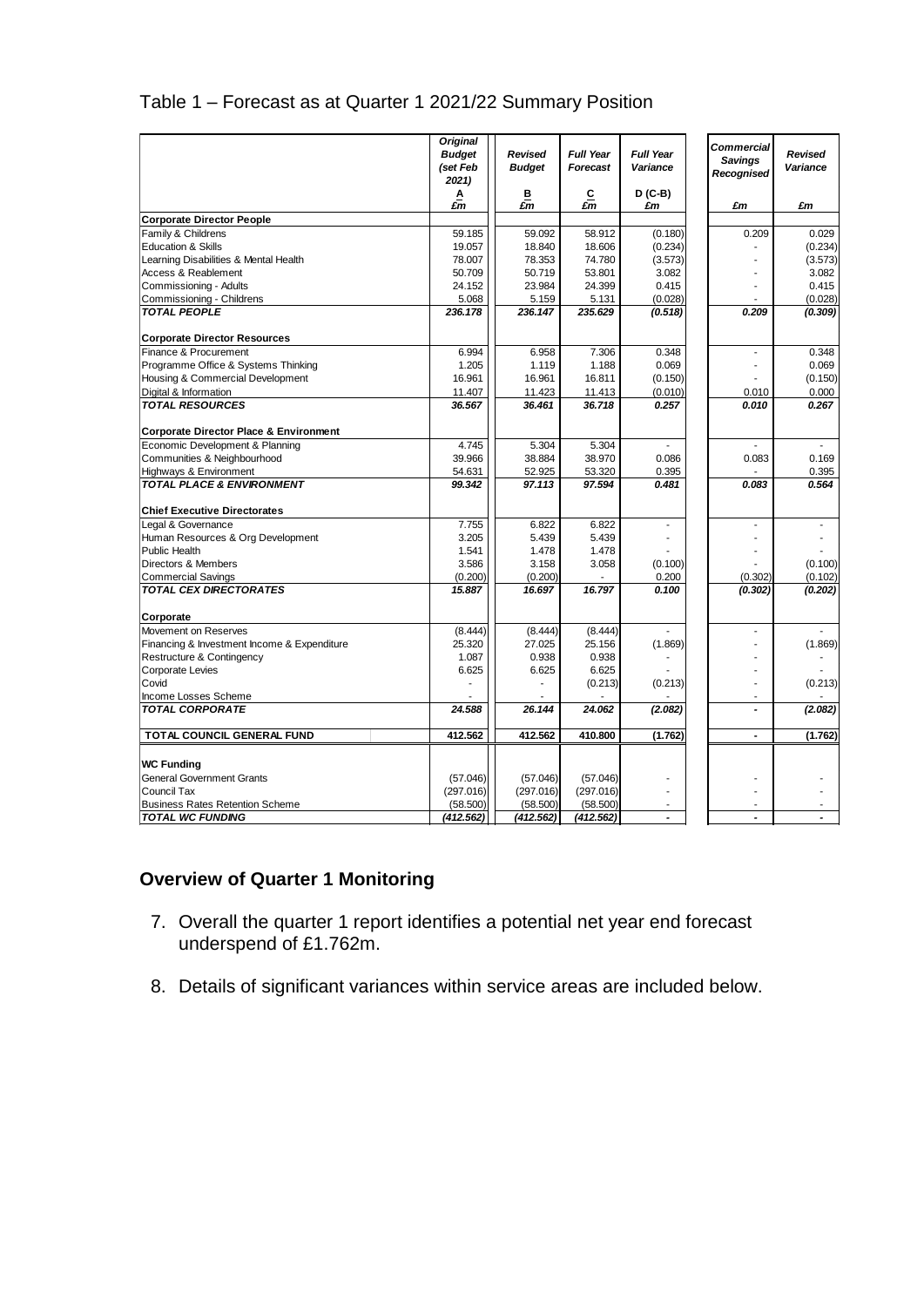## **CORPORATE DIRECTOR - PEOPLE**

|                                       |                | <b>Original</b><br><b>Budget (set</b><br>Feb 2021) | Revised<br><b>Budget</b>                 | <b>Full Year</b><br><b>Forecast</b> | <b>Full Year</b><br>Variance | Commercial<br><b>Savings</b><br>Recognised | Revised<br>Variance |
|---------------------------------------|----------------|----------------------------------------------------|------------------------------------------|-------------------------------------|------------------------------|--------------------------------------------|---------------------|
|                                       |                | $\frac{A}{\pmb{\varepsilon}}$                      | $\frac{\mathsf{B}}{\pmb{\varepsilon m}}$ | $\frac{C}{\pounds m}$               | $D$ (C-B)<br>£m              | £m                                         | £m                  |
| <b>Corporate Director People</b>      |                |                                                    |                                          |                                     |                              |                                            |                     |
| Family & Childrens                    | Expenditure    | 63.079                                             | 63.409                                   | 63.229                              | (0.180)                      | 0.209                                      | 0.029               |
|                                       | Income         | (3.894)                                            | (4.317)                                  | (4.317)                             |                              |                                            |                     |
|                                       | <b>Net Exp</b> | 59.185                                             | 59.092                                   | 58.912                              | (0.180)                      | 0.209                                      | 0.029               |
| <b>Education &amp; Skills</b>         | Expenditure    | 89.297                                             | 94.233                                   | 93.999                              | (0.234)                      |                                            | (0.234)             |
|                                       | Income         | (70.240)                                           | (75.393)                                 | (75.393)                            |                              |                                            |                     |
|                                       | <b>Net Exp</b> | 19.057                                             | 18.840                                   | 18.606                              | (0.234)                      | ٠                                          | (0.234)             |
| Learning Disabilities & Mental Health | Expenditure    | 89.114                                             | 89.460                                   | 89.309                              | (0.151)                      | ۰                                          | (0.151)             |
|                                       | Income         | (11.107)                                           | (11.107)                                 | (14.529)                            | (3.422)                      |                                            | (3.422)             |
|                                       | <b>Net Exp</b> | 78.007                                             | 78.353                                   | 74.780                              | (3.573)                      |                                            | (3.573)             |
| Access & Reablement                   | Expenditure    | 77.534                                             | 77.544                                   | 79.815                              | 2.271                        |                                            | 2.271               |
|                                       | Income         | (26.825)                                           | (26.825)                                 | (26.014)                            | 0.811                        |                                            | 0.811               |
|                                       | <b>Net Exp</b> | 50.709                                             | 50.719                                   | 53.801                              | 3.082                        | ٠                                          | 3.082               |
| Commissioning - Adults                | Expenditure    | 42.556                                             | 42.309                                   | 43.213                              | 0.904                        |                                            | 0.904               |
|                                       | Income         | (18.404)                                           | (18.325)                                 | (18.814)                            | (0.489)                      |                                            | (0.489)             |
|                                       | <b>Net Exp</b> | 24.152                                             | 23.984                                   | 24.399                              | 0.415                        | ٠                                          | 0.415               |
| Commissioning - Childrens             | Expenditure    | 35.739                                             | 36.776                                   | 36.748                              | (0.028)                      | ۰                                          | (0.028)             |
|                                       | Income         | (30.671)                                           | (31.617)                                 | (31.617)                            |                              |                                            |                     |
|                                       | <b>Net Exp</b> | 5.068                                              | 5.159                                    | 5.131                               | (0.028)                      |                                            | (0.028)             |
| <b>TOTAL PEOPLE</b>                   | Expenditure    | 397.319                                            | 403.731                                  | 406.313                             | 2.582                        | 0.209                                      | 2.791               |
|                                       | <b>Income</b>  | (161.141)                                          | (167.584)                                | (170.684)                           | (3.100)                      |                                            | (3.100)             |
|                                       | Net Exp        | 236.178                                            | 236.147                                  | 235.629                             | (0.518)                      | 0.209                                      | (0.309)             |

## Table 2 – Forecast as at Quarter 1 2021/22 Corporate Director People Position

## **Children & Young People with Social Care Needs: Budget £59.092m – (£0.180m) underspend**

- 9. This is a demand driven area. The children in care (CIC) and SEN social care external placement budgets are forecasting additional budget pressure of £0.052m and £0.679m due to both current and anticipated numbers of children in our care and those with special educational needs and disability. The Council is committed to providing placements for unaccompanied asylum-seeking children and we have taken five new placements recently and we are expecting more significant numbers, up to 20 young people to come via the new regional arrangements over the remainder of the financial year.
- 10.The budgeted number of children in care for 2021-22 financial year is 485. The actual number of children in care is 432 (July 2021) and forecast estimate of children in care for the year is close to budgeted at 480, however the reason for the forecast overspend is the unit cost. At the time of setting the budget, the average unit cost was calculated at £804 per week. The overall average as at quarter 1 is £855. There are two reasons for this, some children are presenting with more complex needs as a result of the pandemic and additionally, there is pressure for placements for children in a marketplace which has been impacted by the pandemic in both unit price and availability. This is a national issue recently recognised by the DfE with the launch of the opportunity to bid for capital grant to create additional children's home capacity.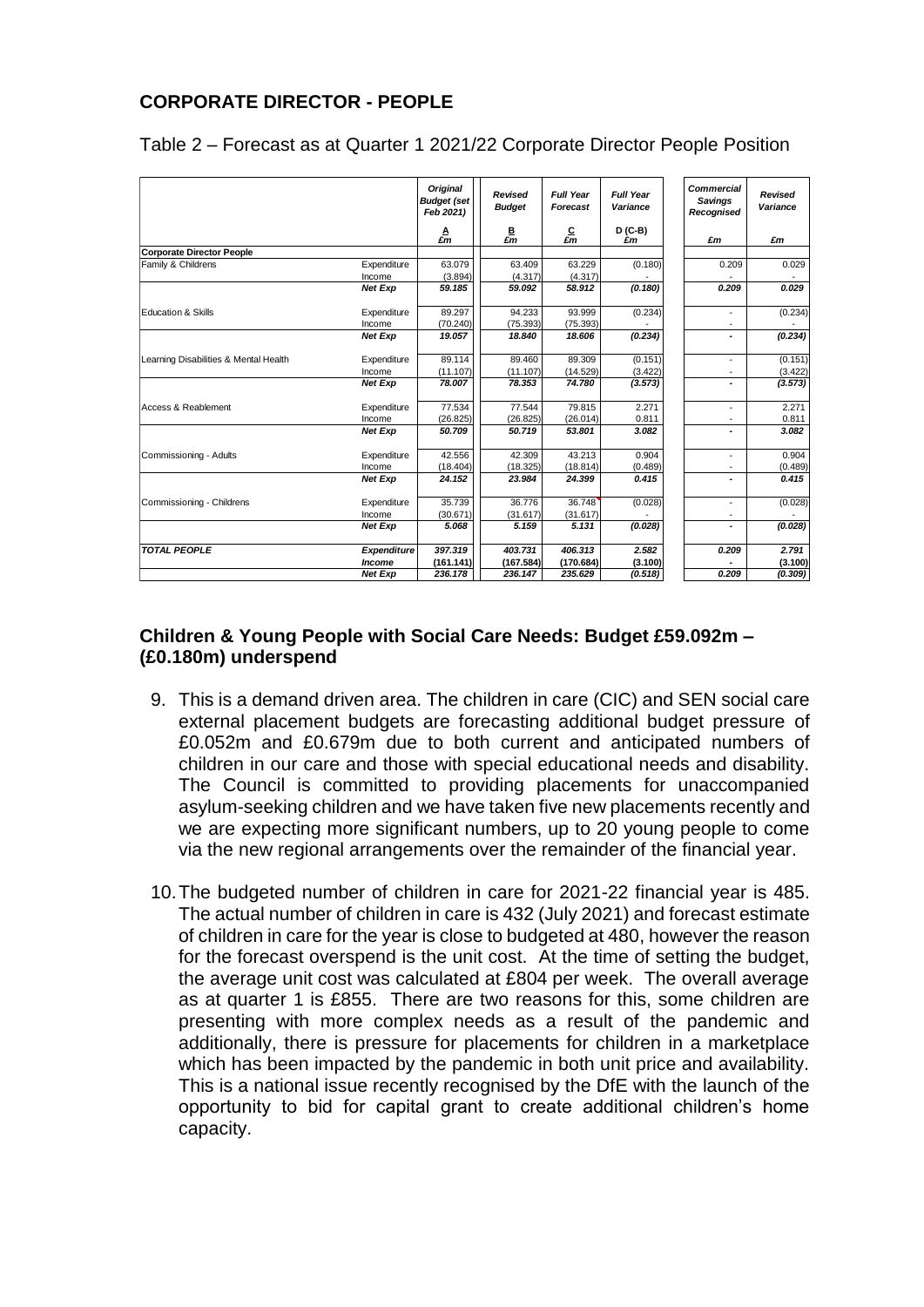- 11.We anticipate the number of new entrants into care increasing throughout the year as a consequence of the pandemic. Demand modelling undertaken jointly with Police and CCG shows a significant increase in safeguarding work as a result of latent and new demand following COVID-19 related pressure including extended periods of relative isolation for children and families throughout 'lockdown'. Forecasts suggested children in care numbers may exceed 500 by March 2021, which did not come to fruition however, the referral rate is rising and for this reason the forecast includes the impact of the higher level of scenario costing. The assessment of latent demand on services and the ongoing, full year impact of this will create pressure in current and future financial years although with a later timescale than originally antciapted. Wiltshire's increase is in line with the national increase in social care activity and expenditure.
- 12.There are a number of plans in progress to mitigate this cost pressure including the "move forward" programme enabling children to move from residential to foster care or semi-independence and investment in the sufficiency of Wiltshire placements.
- 13.Good progress continues to be made with the Fostering Excellence project with end of year targets for 2020-21 met.
- 14.The demand for SEN social care placements has increased and this is partially linked to those children with complex needs who have an EHCP. Demand and recovery actions for this group of children and young people is detailed in the DSG section of this report; paragraphs 78 to 84. In addition, a SEND placement budget project has been set up to examine and understand the drivers and propose recovery actions as appropriate.
- 15.The service has on going recruitment campaigns for certain key management posts and social workers, despite this there are significant vacancies in the support and safeguarding (£0.588m) and children in care teams (£0.215m). In order to reduce the overall cost pressure, use of agency staff has been kept to a minimum to date however, there are concerns that if future recruitment campaign success is limited, agency will need to be considered for key posts. Permanent 2022-23 savings of £0.023m relating to client resources and vacancies totalling £0.066m have been identified early and a virement (budget transfer) is proposed in the 2021-22 financial year to remove these budgets from children's social care and move them to the budget equalisation reserve.
- 16.A number of small variances comprise the balance of £0.072m forecast overspend.
- 17.One of the impacts of the pandemic was a delay in innovation. One such scheme is the "Dads Matter Too" project to develop a model of working with parents of unborn and under 1's with a particular focus on working with young fathers and/or male partners. The overarching outcome is to reduce the number of significant incidents involving this vulnerable age group and increase the robustness of intervention and monitoring of early help/support to parents of young children in Wiltshire, specifically young fathers. Temporary funding was allocated in 2021-22 to launch a new £12m pilot scheme. This programme is now scheduled to be launched in October 2021.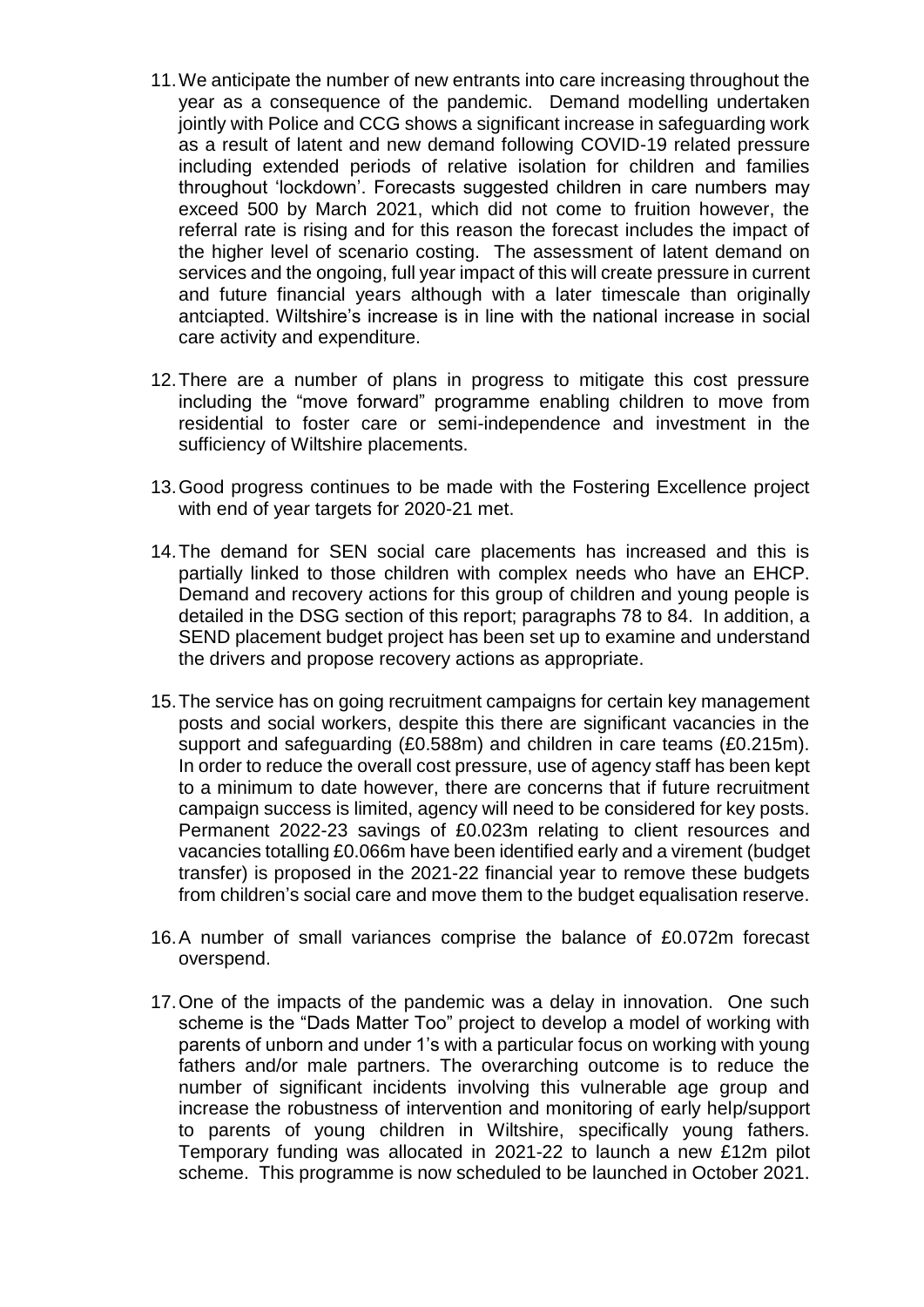It is requested that Cabinet approve a transfer to a new specific reserve of £0.125m to fund the anticipated future activity and allow the 12-month pilot to take place.

## **Education & Skills (School Effectiveness, SEN & Inclusion): Budget £18.840m – (£0.234m) underspend**

- 18.The services continue to respond and support early years settings and schools to align to the updated government COVID guidance for education settings and directly support the impact of the pandemic on school closures, staff shortages in schools and ensuring our most vulnerable pupils access education. Therefore, most services are forecast to be aligned with budget – the forecast underspend of £0.025m relates to a part year vacant post.
- 19.All 5-16-year-old school children with an Education Health and Care Plan (EHCP) are entitled to free school transport. New contracts have been tendered and awarded for the new academic year and these resulted in a saving of £0.209m, this will be badged against the £0.200m procurement saving and the budget reduced accordingly. Once the final parental preferences are confirmed a forecast informed by the new academic term will be provided for quarter 2. Actual spend was less than budget in the last financial year due to COVID and school closures.

## **SEN Investment**

- 20.The current and future demand pressure in services relating to Special Educational Needs and Disability (SEND) is evident both nationally and locally. We need to ensure that we are able to undertake our statutory obligations in a way which is both legally compliant and meets the needs of Wiltshire families. We need to ensure that this is undertaken efficiently and effectively in order to support families and ensure statutory performance and inspection framework measures are achieved. One key issue we need to address is the capacity within SEND and Inclusion (SEND&I). Of significance too is the support needed within the early years sector to support SENCOs within settings to identify and support pre-school aged learners with SEND, leading to effective transitions to school. Efficient place planning is also required to ensure that there is an adequate supply of school places for learners with SEND, including within resource base and enhanced learning support provision.
- 21. Additional posts are required to meet rising demand and provide effective ongoing support for children and young people with special educational needs and or disabilities (SEND). The financial investment will provide additional capacity to support the increased demand which has seen the number of Education Health and Care Plans (EHCPs) more than double in Wiltshire since 2015. This increase reflects the changes which were implemented as part of the Children and Families Act in 2014, including the increased age range encompassed within the legislation and an increase in new assessment requests, which is seen in national data.
- 22. At the end of June 2016, the number of EHCP learners was 2,540, at the end of June 2021 these had risen to 4,219; an increase of 66% over five years.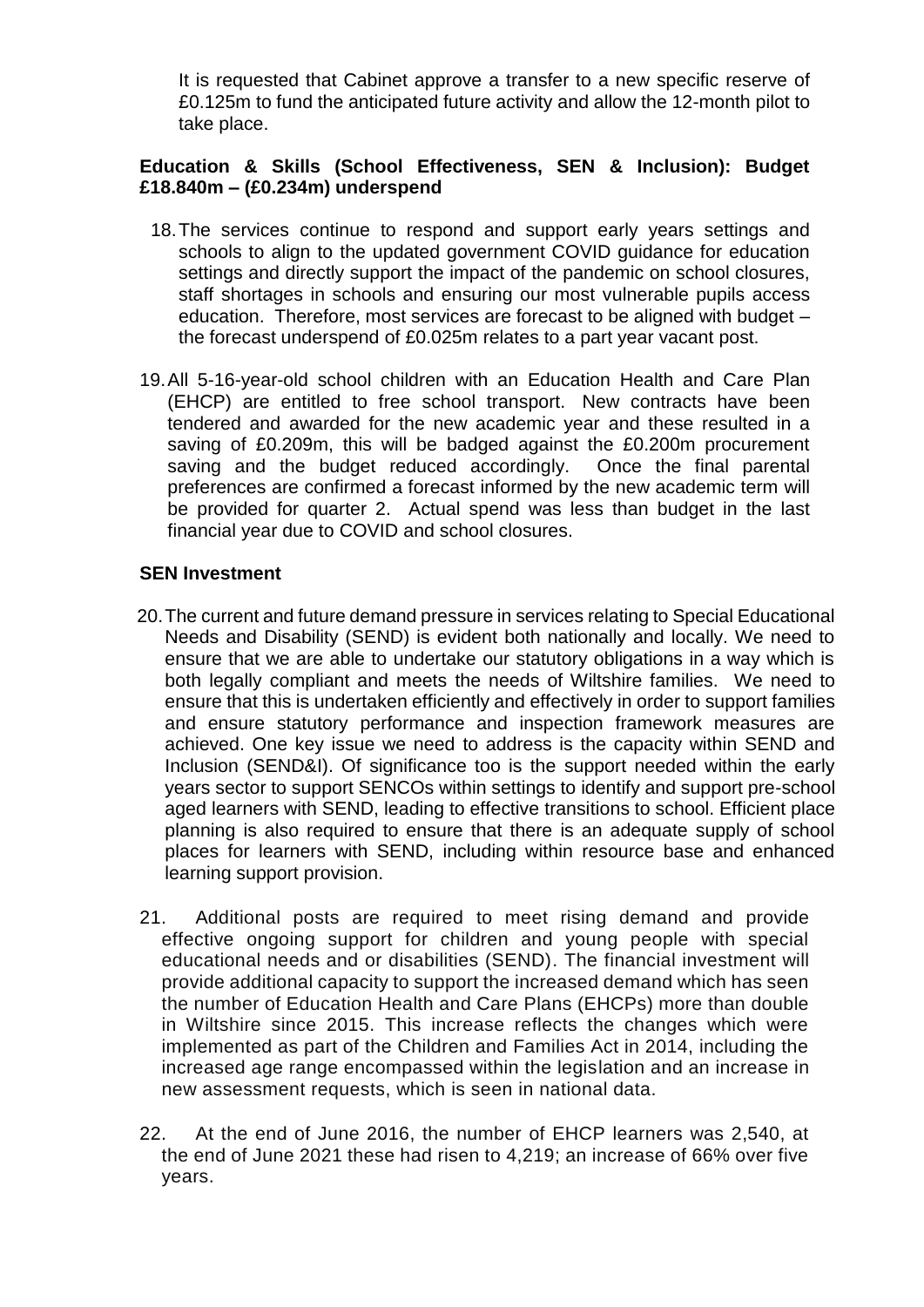23.At the July meeting, Cabinet approved an additional £0.861m draw down from the latent demand reserve to fund the required part year investment in 2021-22, rising to a total £1.742m in 2022-23 to increase capacity within SEND and Inclusion Services. It is therefore proposed that the commitment to drawdown from the latent demand reserve of £0.861m is held against this reserve and drawdown at the end of the year if the service requires the funding in line with the approval given.

## **Learning Disabilities and Mental Health: Budget £78.353m – (£3.573m) underspend**

24.Overall Learning Disabilities and Mental Health budgets are projecting a variance of (£3.573m) underspend. This breaks down as Learning Disabilities (LD) Operations estimate a (£0.852m) underspend, LD Provider Units estimate a (£0.423m) underspend and Mental Health expect to end the year (£2.299m) underspent.

## **Learning Disabilities – Operations: Budget £54.378m – (£0.852m) under spent**

- 25. There is a forecast underspend on salary costs of (£0.140m) due to several posts being held vacant, with the savings partly offset by spend on agency staff.
- 26.A small overspend is forecast on purchased care of £0.015m, with expected underspends on care home placements (£0.132m), Domiciliary care (£0.069m) Day Care (£0.024m) and Shared Lives (£0.095m) and overspends on other types of care arrangement including Supported Living £0.780m, Direct Payments £0.346m and all other care arrangements of £0.006m.
- 27.In respect of Care Home placements, the budget was set on the basis of providing 306 places at an average cost of £1,788 per week. As of June there were 299 placements at an average price of £1,767 per week, but with anticipated potential price pressures amounting to £0.700m, not included in the £1,767 per week figure.
- 28.In respect of care at home, covering Supported Living and Domiciliary Care, the budget was set on the basis of providing 504 packages of care at an average cost of £897 per week. As of June there were 11 fewer packages, but they were being provided at an average price of £931 per week. This gives a pressure of £0.360m, with further pressures incorporated into the forecast for known anticipated new care packages.
- 29.There is forecast to be an over-recovery of income amounting to £1.668m. Of this £0.793m is due to contributions from clients towards their care costs being higher than the budgeted figure. Contributions from the CCG towards care costs of jointly funded clients are not budgeted for, and amount to (£0.873m).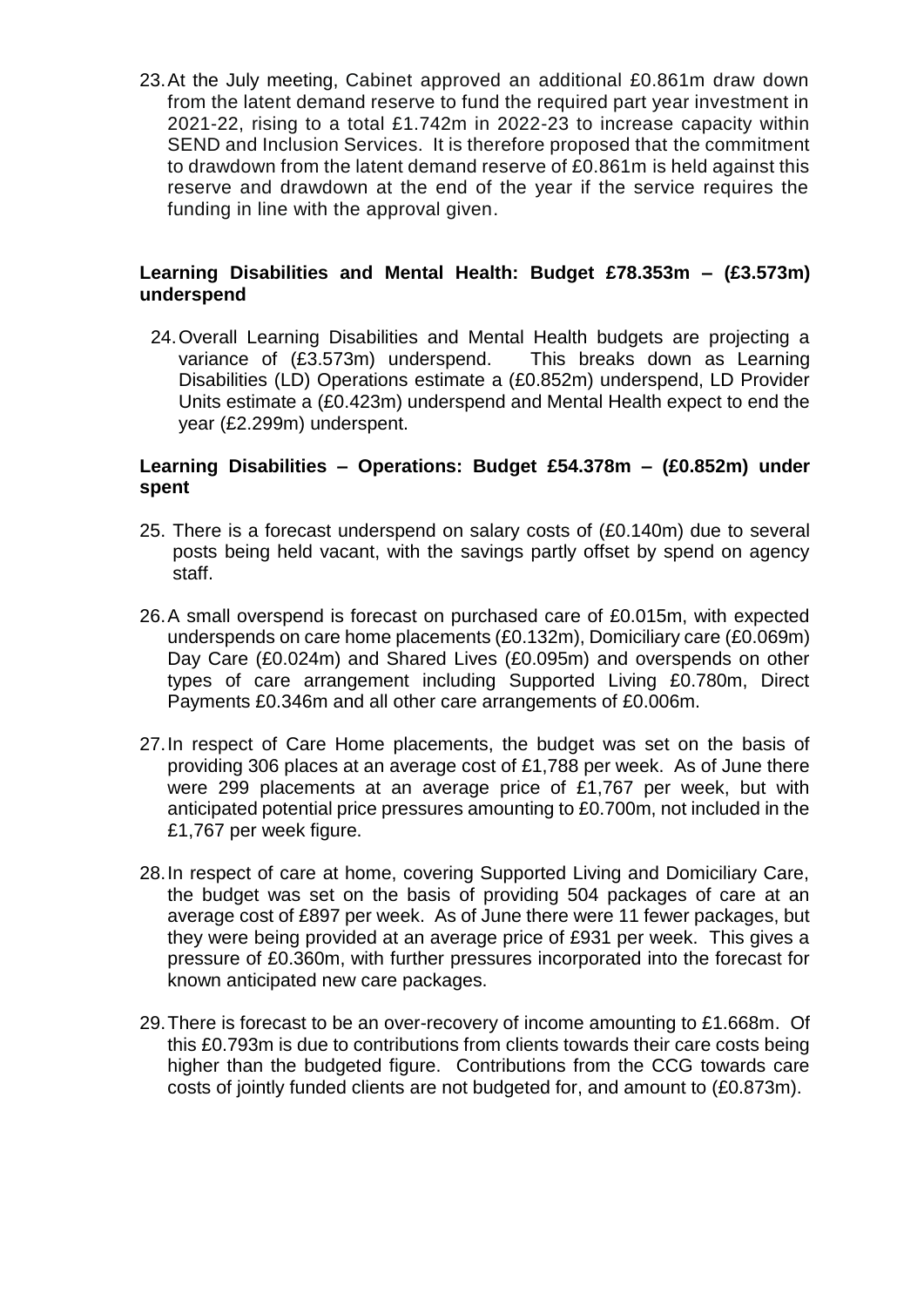## **Learning Disabilities – Provider Units Budget £3.948m, (£0.423m) under spent**

- 30.There has been a reduced service due to it being necessary to operate within COVID restrictions. For this reason, vacancies have arisen and have not been actively recruited to whilst restrictions remained in place. This position is now changing, but the reduced costs in the early months of the financial year will produce an estimated underspend of £0.105m within the financial year.
- 31.Income contributions variances of £0.313m arise from a contribution from the Better Care Fund towards a pilot Enablement Service, and from payment by the CCG for the care costs of individuals who are funded by Continuing Health Care, and whose care is provided by LD Provider services.

#### **Mental Health: Budget £20.028m – (£2.299m) underspend**

- 32.There is currently a forecast underspend on purchased care of (£0.503m), with expected underspends on care home placements (£0.710m), and Shared Lives (£0.253m) and an overspend on Supported Living £0.473m. Collectively all other care arrangements are expected to underspend by (£0.013m).
- 33.The budget was set on the basis of needing to provide 276 care home placements at an average weekly price of £1,034 for residential care, and £968 per Nursing Care. As of the end of June there were 258 people in a care home, with average prices of £1,069 for residential care, and £970 for Nursing care, resulting in an underspend of £0.584m.
- 34.Although there has been a reduction in the number of people supported in a care home, there has been an increase in the number of people supported at home, from a budgeted 261 to 291 at the end of June, with average costs of supporting people at home at £367 per week.
- 35.There is an expected underspend on salary costs of (£0.229m) due to several post remaining vacant, with the savings having a minor offset by spend on agency staff.
- 36.There is forecast to be an over-recovery of income amounting to (£1.447m). This is predominantly due to contributions from the CCG towards care costs of jointly funded clients which is in excess of what is budgeted for, amounting to £2.339m. There is a shortfall on client contributions of £1.026m compared to budget. This is due to significant proportions of Mental Health clients being what is known as section 117 clients, and their care is not chargeable.

#### **Access and Reablement: Budget £50.719m – £3.082m overspend**

37.Access and Reablement budgets are projecting a variance of £3.082m overspend. The most significant variances are an underspend on salaries in the ongoing support teams (£0.677m); overspends on client contributions of £1.946m, offset by contributions from the Better Care Fund of (£0.334m); an overspend in the Reablement Service of £0.415m, with salary underspends across all the other teams within the directorate amounting to (£0.243m).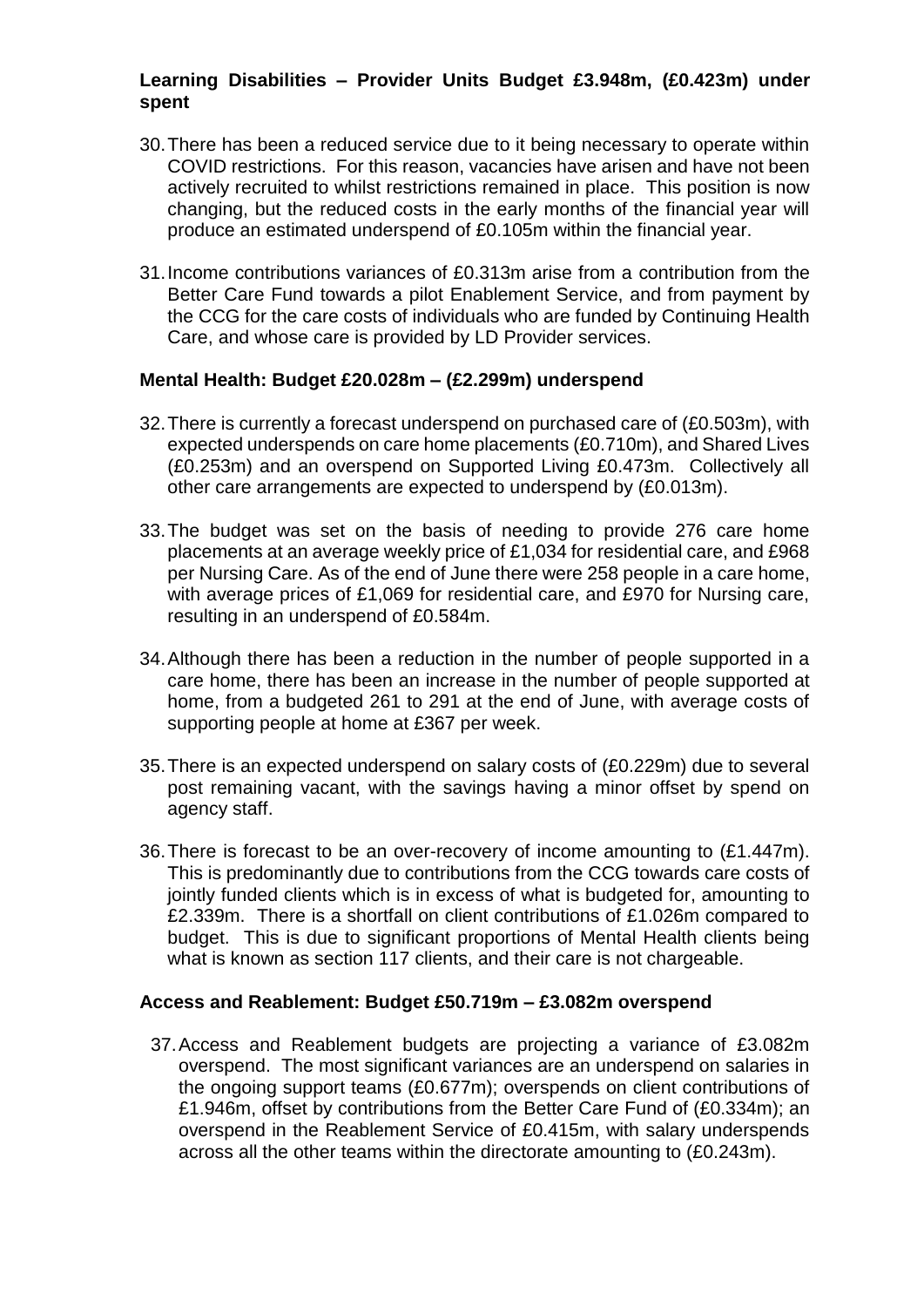- 38.The budget position for Access and Reablement also includes the impact of COVID-19, specifically the Hospital Discharge programme. Since March 2020, hospital discharges have been funded for a period through the NHS. With effect from 1 September 2020 until 30 June 2021 the NHS funded the first 6 weeks, and from the 1 July to 30 September 2021 they funded the first 4 weeks. After this initial period people transfer to their normal funding arrangements if they have eligible care needs. It is unclear to what extent these funding arrangements will fall on the Council, and how much they will cost; it is also unclear the extent to which there will be demand, and the cost of that demand, for discharges after the funding arrangement stops, so risk and uncertainty is present within this service area.
- 39.The forecasts assume demand will continue at the same level throughout the financial year, and that 50% of the costs of support at the end of the funded period will fall on the Council. On this basis, the risk has been estimated at £2m, and has been included as an overspend in the Access and Reablement budget. It is, however, a very difficult figure to predict and could change significantly.
- 40.It is important to note that these costs will properly arise for Adult Social Care, based on individual decisions following a normal Care Act Assessment. Councils have always incurred the costs of people's ongoing eligible support needs after any support provided upon initial discharge has ended. These costs are highlighted separately in this monitoring report due to the greater uncertainty in forecasting them than in pre Covid days, and because there continues to be uncertainty about whether additional funding from the NHS might be made available to cover hospital discharge costs.
- 41.The underspend in the Ongoing Support Teams of (£0.677m) is comprised of salary savings due to a significant number of vacancies in those teams and difficulties recruiting to the vacant posts. The total staffing budget is £5.442m, and this gives a sense of scale of the level of vacancies.
- 42. In respect of Purchased Care there is a negligible variance of £0.034m against a budget of £54.894m. However, there has been a discernible shift towards people being supported at home. Client Contributions are significantly lower than budget, by £1.946m, and this is in part due to the shift from care being delivered in a care home to at home, as the average client contribution is nearly £180 per week less for care delivered in someone's home (for people above State Pension Age).
- 43.The Reablement service is still supporting the pilot domiciliary care agency Wiltshire Support at Home which is forecast to cost £0.415m. As this remains a pilot there is currently no budget identified. This accounts for the identified overspend on the Reablement Budget.
- 44.The service is delivering care to the annual value of at least £0.250m which would be showing as an overspend on purchased care if not being delivered by Reablement and is recouping client contributions. It is hoped that this service will move to a more permanent footing and this is being taken forwards as part of the domiciliary care project work by commissioning. It should be noted that the £0.250m estimate may be an underestimate as this reflects the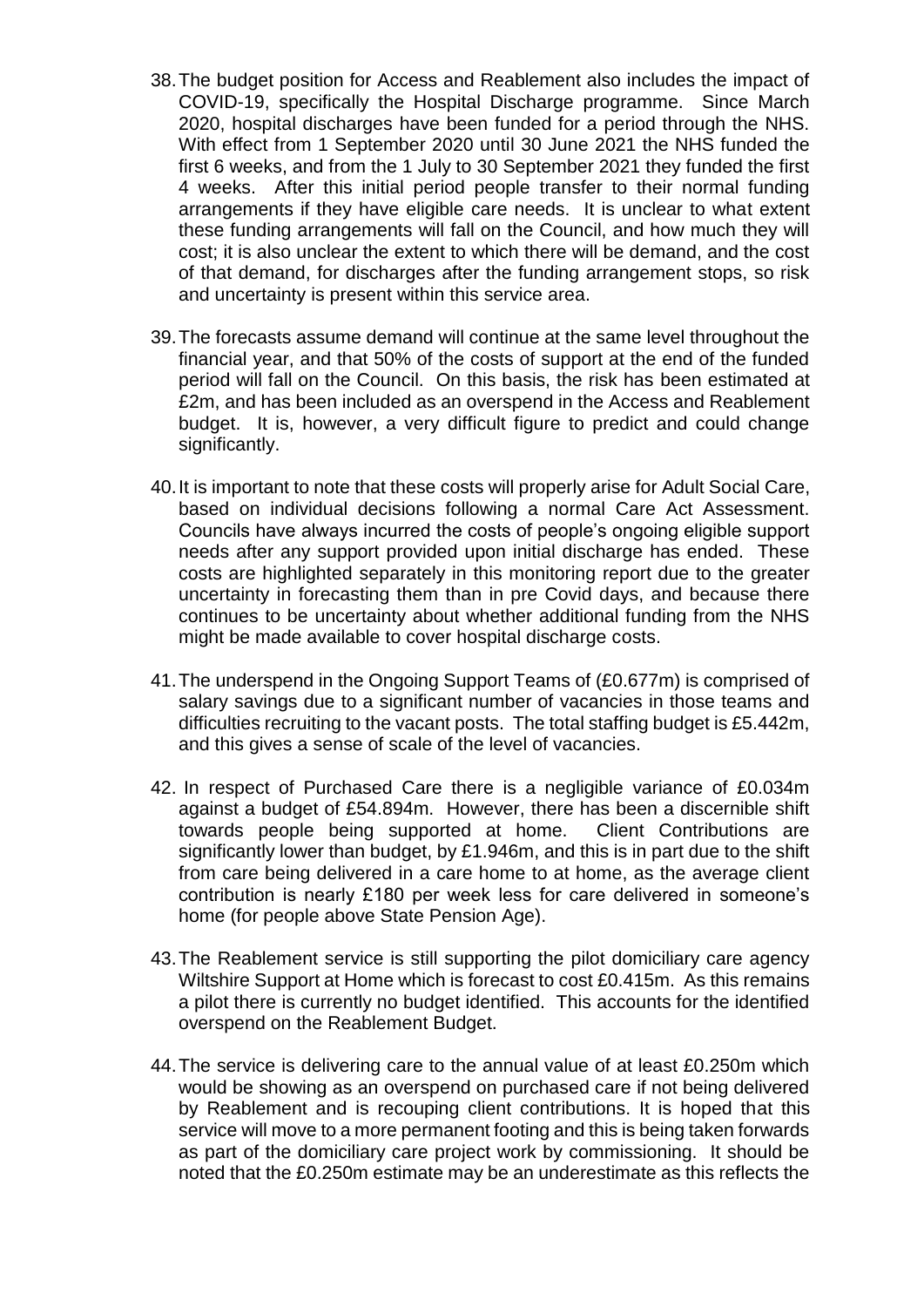prices charged by Tier 1 providers, but Wiltshire Support at Home only delivers support when the market does not.

- 45.Reablement are still incurring costs projected to be £0.192m due to the employment of locum Occupational Therapists, it is hoped that as recruitment progresses these can be reduced during the course of the year.
- 46.Salary underspends across other parts of the directorate, including the Hospital social work teams (£0.152m), Advice and Contact teams (£0.055m) and all other budgets within the directorate (£0.075m) account for the balance of the variances in Access and Reablement.

#### **Adults Commissioning: Budget £23.984m – £0.415m overspend**

47.In the Adults Commissioning budget there is a forecast overspend of £0.415m. The most significant variance is in respect of the Community Contracts and Grants budget, with a £0.198m overspend, mostly in respect of supporting Day Centres. In addition, there are forecast staffing overspends of £0.172m.

#### **Children's Commissioning: Budget £5.159m – (£0.028m) underspend**

48.Children's Commissioning have put mitigation plans in place to delay expenditure and hold vacant posts where safe and practical to do so. In addition, contracts have been renegotiated to achieve on going savings. The £0.158m contractual savings are ongoing and have been identified as other savings and efficiencies to offset as part of the £0.499m in restructure and contingency.

## **CORPORATE DIRECTOR – RESOURCES**

|                                     |                | <b>Original</b><br><b>Budget (set</b><br>Feb 2021) | Revised<br><b>Budget</b>                 | <b>Full Year</b><br>Forecast | <b>Full Year</b><br>Variance | Commercial<br>Savings<br>Recognised | Revised<br>Variance |
|-------------------------------------|----------------|----------------------------------------------------|------------------------------------------|------------------------------|------------------------------|-------------------------------------|---------------------|
|                                     |                | A<br>£m                                            | $\frac{\mathsf{B}}{\pmb{\varepsilon m}}$ | $\frac{C}{\pounds m}$        | $D$ (C-B)<br>£m              | £m                                  | £m                  |
| <b>Corporate Director Resources</b> |                |                                                    |                                          |                              |                              |                                     |                     |
| Finance & Procurement               | Expenditure    | 92.532                                             | 92.504                                   | 92.800                       | 0.296                        |                                     | 0.296               |
|                                     | Income         | (85.538)                                           | (85.546)                                 | (85.494)                     | 0.052                        |                                     | 0.052               |
|                                     | Net Exp        | 6.994                                              | 6.958                                    | 7.306                        | 0.348                        | ٠                                   | 0.348               |
| Programme Office & Systems Thinking | Expenditure    | 1.750                                              | 1.119                                    | 1.188                        | 0.069                        |                                     | 0.069               |
|                                     | Income         | (0.545)                                            |                                          |                              |                              | ٠                                   |                     |
|                                     | <b>Net Exp</b> | 1.205                                              | 1.119                                    | 1.188                        | 0.069                        | ٠                                   | 0.069               |
| Housing & Commercial Development    | Expenditure    | 27.711                                             | 28.719                                   | 29.069                       | 0.350                        |                                     | 0.350               |
|                                     | Income         | (10.750)                                           | (11.758)                                 | (12.258)                     | (0.500)                      | ٠                                   | (0.500)             |
|                                     | <b>Net Exp</b> | 16.961                                             | 16.961                                   | 16.811                       | (0.150)                      | ۰                                   | (0.150)             |
| Digital & Information               | Expenditure    | 11.828                                             | 11.844                                   | 11.834                       | (0.010)                      | 0.010                               | 0.000               |
|                                     | Income         | (0.421)                                            | (0.421)                                  | (0.421)                      |                              |                                     |                     |
|                                     | <b>Net Exp</b> | 11.407                                             | 11.423                                   | 11.413                       | (0.010)                      | 0.010                               | 0.000               |
| <b>TOTAL RESOURCES</b>              | Expenditure    | 133.821                                            | 134.186                                  | 134.891                      | 0.705                        | 0.010                               | 0.715               |
|                                     | <b>Income</b>  | (97.254)                                           | (97.725)                                 | (98.173)                     | (0.448)                      |                                     | (0.448)             |
|                                     | <b>Net Exp</b> | 36.567                                             | 36.461                                   | 36.718                       | 0.257                        | 0.010                               | 0.267               |

Table 3 - Forecast as at Quarter 1 2021/22 Corporate Director Resources Position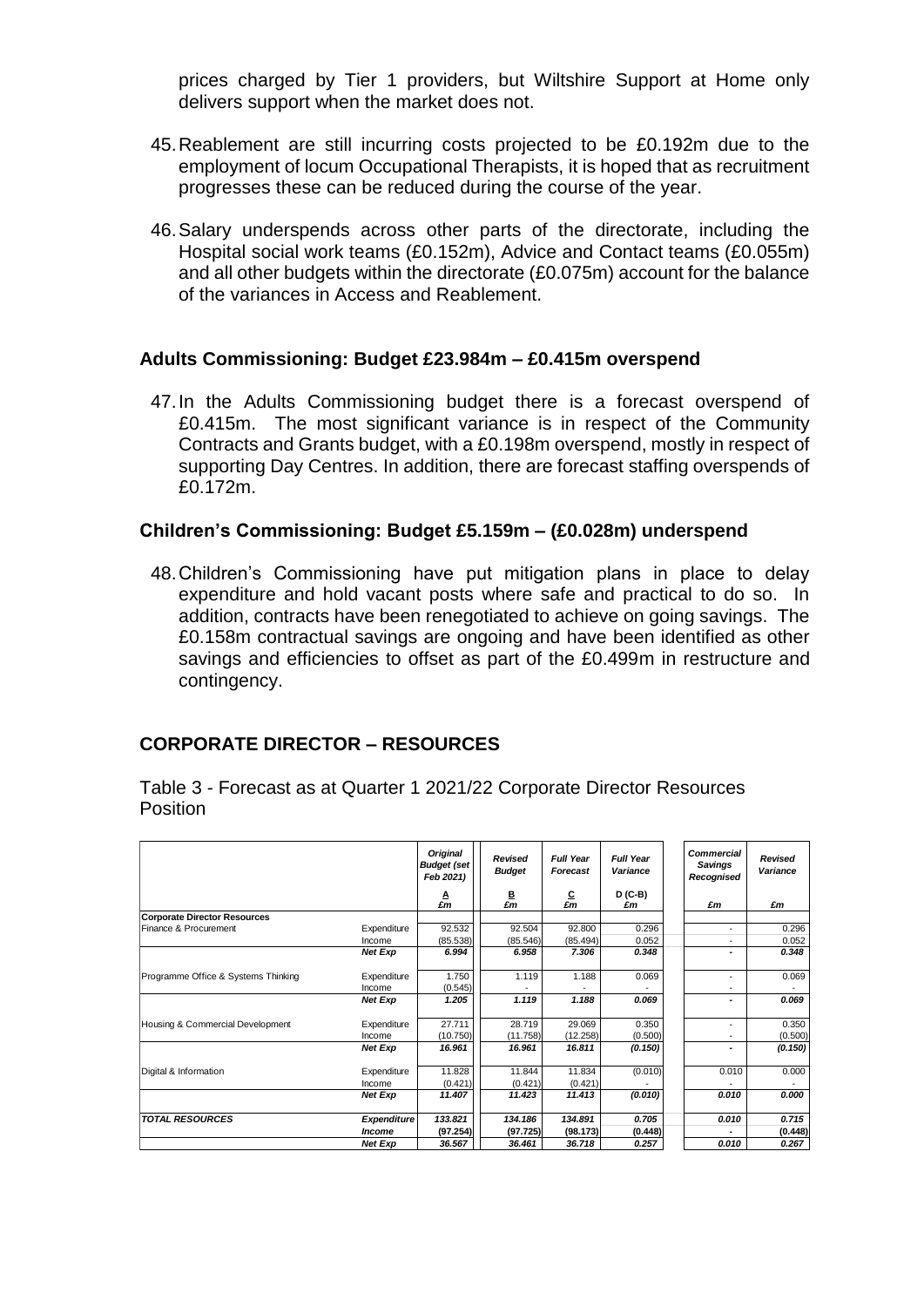## **Finance & Procurement: Budget £6.958m – £0.348m overspend**

- 49.The Monkton Park PFI earmarked reserve for future liability to cover the difference between the loan costs and PFI credits was exhausted in 2019/20, resulting in a £0.469m pressure this year. This will also need to be addressed as part of 2021/22 budget setting as the PFI runs until 2026/27.
- 50. This is being partially offset by underspends in the service from holding vacancies.

## **Programme Office & Systems Thinking: Budget £1.119m – £0.069m overspend**

51.The service is forecasting a small overspend as a result of anticipated shortfall in respect of the income estimates required to fund activity, usually through transformational projects. This will look to be reduced as the year progresses either through further reduction in costs or charging of activity where applicable.

## **Housing Services and Commercial Development: Budget £16.961m – (£0.150)m underspend**

- 52.The Housing & Commercial budget was increased by £0.400m this year to allow for COVID-19 measures for increased cleaning and hygiene supplies as staff returned back to work. It is currently forecast that this budget will underspend due to extended restrictions and staff continuing to work from home. Staff are due to start returning to the workplace in September 2021.
- 53.The service is forecasting to receive £0.500m one off income, this is in relation to mineral extraction and for backdated rents. This income is being used to fund the demolition of the Christie Miller site in Melksham, this was the former leisure centre and highways depot. The demolition will reduce the revenue holding costs for the site, remove significant health & safety issues in respect of asbestos and security and should increase the capital value of the site.

## **Digital and Information: Budget £11.423m – (£0.010)m underspend**

54.Digital and IT are reporting an £0.010 underspend as a result of extending the Housing Civica Abritas system for a further four years until September 2024. Overall the extension will generate revenue savings of £0.072m over the four years, this saving will be badged against the £0.200m Commercial saving held under Chief Executive Directorate.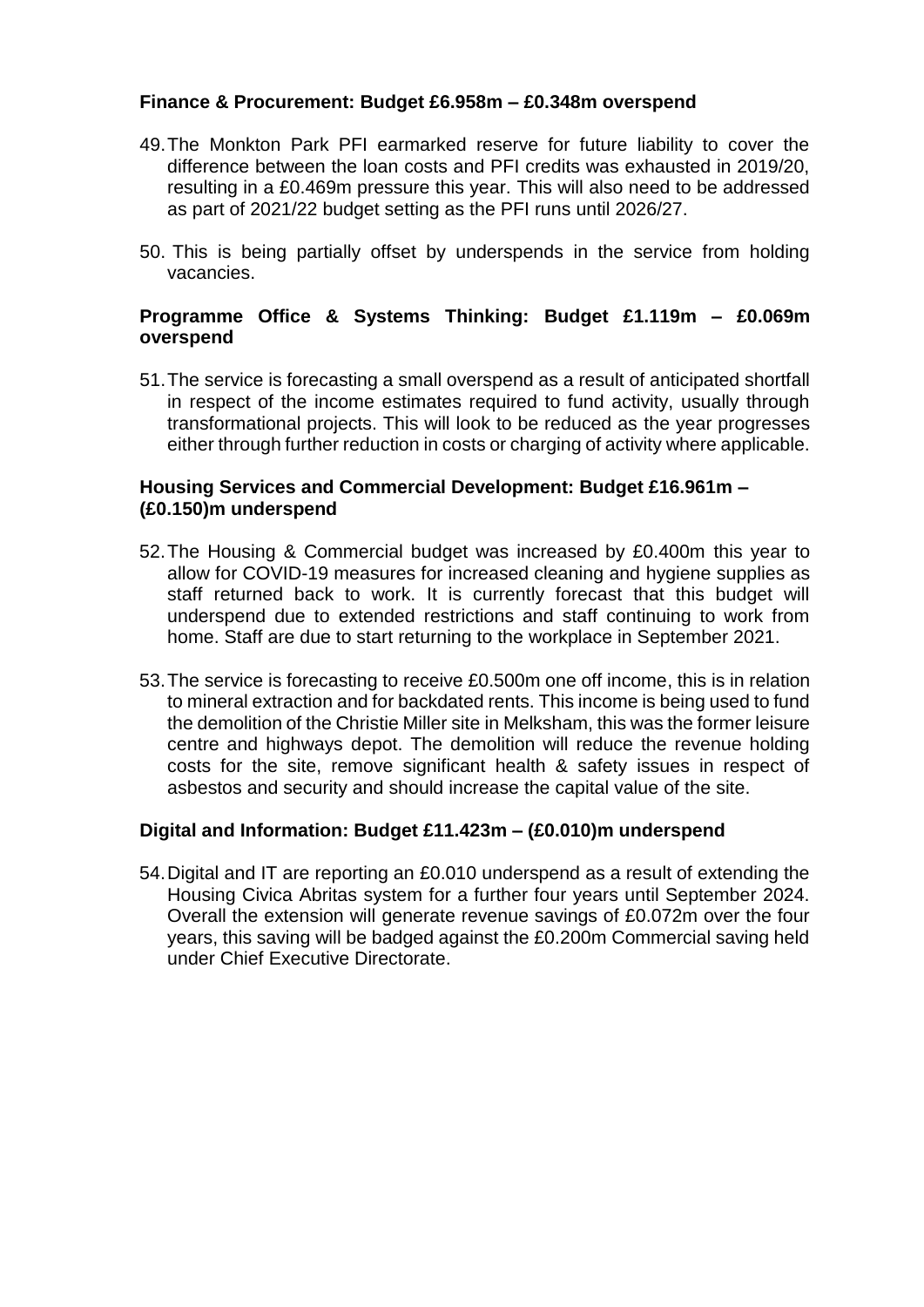## **CORPORATE DIRECTOR – PLACE & ENVIRONMENT**

Table 4 - Forecast as at Quarter 1 2021/22 Corporate Director Place & Environment Position

|                                        |                    | Original<br><b>Budget (set</b><br>Feb 2021) | Revised<br><b>Budget</b>                 | <b>Full Year</b><br>Forecast | <b>Full Year</b><br>Variance | <b>Commercial</b><br>Savings<br>Recognised | Revised<br>Variance |
|----------------------------------------|--------------------|---------------------------------------------|------------------------------------------|------------------------------|------------------------------|--------------------------------------------|---------------------|
|                                        |                    | A<br>£m                                     | $\frac{\mathsf{B}}{\pmb{\varepsilon m}}$ | $\frac{C}{\pounds m}$        | $D(C-B)$<br>£m               | £m                                         | £m                  |
| Corporate Director Place & Environment |                    |                                             |                                          |                              |                              |                                            |                     |
| Economic Development & Planning        | Expenditure        | 12.124                                      | 12.683                                   | 12.683                       |                              |                                            |                     |
|                                        | Income             | (7.379)                                     | (7.379)                                  | (7.379)                      |                              | ۰                                          |                     |
|                                        | Net Exp            | 4.745                                       | 5.304                                    | 5.304                        |                              | ۰                                          |                     |
| Communities & Neighbourhood            | Expenditure        | 50.499                                      | 49.354                                   | 50.685                       | 1.331                        | 0.083                                      | 1.414               |
|                                        | Income             | (10.533)                                    | (10.470)                                 | (11.715)                     | (1.245)                      |                                            | (1.245)             |
|                                        | Net Exp            | 39.966                                      | 38.884                                   | 38.970                       | 0.086                        | 0.083                                      | 0.169               |
| Highways & Environment                 | Expenditure        | 70.467                                      | 68.840                                   | 69.228                       | 0.388                        |                                            | 0.388               |
|                                        | Income             | (15.836)                                    | (15.915)                                 | (15.908)                     | 0.007                        |                                            | 0.007               |
|                                        | Net Exp            | 54.631                                      | 52.925                                   | 53.320                       | 0.395                        | ۰                                          | 0.395               |
| <b>TOTAL PLACE &amp; ENVIRONMENT</b>   | <b>Expenditure</b> | 133.090                                     | 130.877                                  | 132.596                      | 1.719                        | 0.083                                      | 1.802               |
|                                        | <b>Income</b>      | (33.748)                                    | (33.764)                                 | (35.002)                     | (1.238)                      |                                            | (1.238)             |
|                                        | Net Exp            | 99.342                                      | 97.113                                   | 97.594                       | 0.481                        | 0.083                                      | 0.564               |

55.As shown above £33.764m of Place & Environment budget is derived from income, the table below breaks this down further by department.

Table 5 – Place & Environment Income Budgets by Department

|                                      |                            | Fees &<br>Charges, Other | Grants.<br><b>Contributions,</b> | <b>Total Income</b> |  |
|--------------------------------------|----------------------------|--------------------------|----------------------------------|---------------------|--|
| Service                              | Department                 | Income                   | Recharges                        | <b>Budgets</b>      |  |
|                                      | <b>Building Control</b>    | $-1.061$                 | 0.000                            | $-1.061$            |  |
|                                      | Development Management     | $-4.035$                 | 0.000                            | $-4.035$            |  |
|                                      | <b>Enterprise Network</b>  | $-1.174$                 | 0.000                            | $-1.174$            |  |
| Economic Development & Planning      | <b>Local Land Charges</b>  | $-0.950$                 | 0.000                            | $-0.950$            |  |
|                                      | Spatial Planning           | 0.000                    | $-0.050$                         | $-0.050$            |  |
|                                      | Economic Regeneration      | 0.000                    | $-0.109$                         | $-0.109$            |  |
|                                      |                            | $-7.220$                 | $-0.159$                         | $-7.379$            |  |
|                                      |                            |                          |                                  |                     |  |
|                                      | Rights of Way & Countrysid | $-0.336$                 | $-0.194$                         | $-0.530$            |  |
|                                      | <b>Customer Services</b>   | $-0.083$                 | $-0.058$                         | $-0.141$            |  |
|                                      | Leisure                    | $-5.317$                 | $-0.544$                         | $-5.861$            |  |
| Communities & Neighbourhood          | Libraries & Heritage       | $-0.405$                 | $-0.252$                         | $-0.657$            |  |
|                                      | <b>Public Protection</b>   | $-0.828$                 | $-0.766$                         | $-1.594$            |  |
|                                      | Transport                  | $-0.565$                 | $-1.125$                         | $-1.689$            |  |
|                                      |                            | $-7.533$                 | $-2.937$                         | $-10.470$           |  |
|                                      | Highways                   | $-2.642$                 | $-0.002$                         | $-2.644$            |  |
|                                      | Car Parking                | $-7.458$                 | 0.000                            | $-7.458$            |  |
| Highways & Environment               | Waste                      | $-5.813$                 | 0.000                            | $-5.813$            |  |
|                                      |                            | $-15.913$                | $-0.002$                         | $-15.915$           |  |
| <b>TOTAL PLACE &amp; ENVIRONMENT</b> |                            | $-30.666$                | $-3.098$                         | $-33.764$           |  |

56.It is extremely difficult to forecast the impact COVID-19 continues to have on income. Services like Leisure and Car Parking have been hit the hardest as restrictions have led to closures and reduced demand. This remains the biggest risk for the service area and will be monitored closely throughout the year and mitigating management actions taken where necessary and possible to manage the fluctuations. In addition, the Government extended the income compensation scheme for lost sales, fees and charges to June 2021, this has been included under Government Grants as part of funding for 2021/22.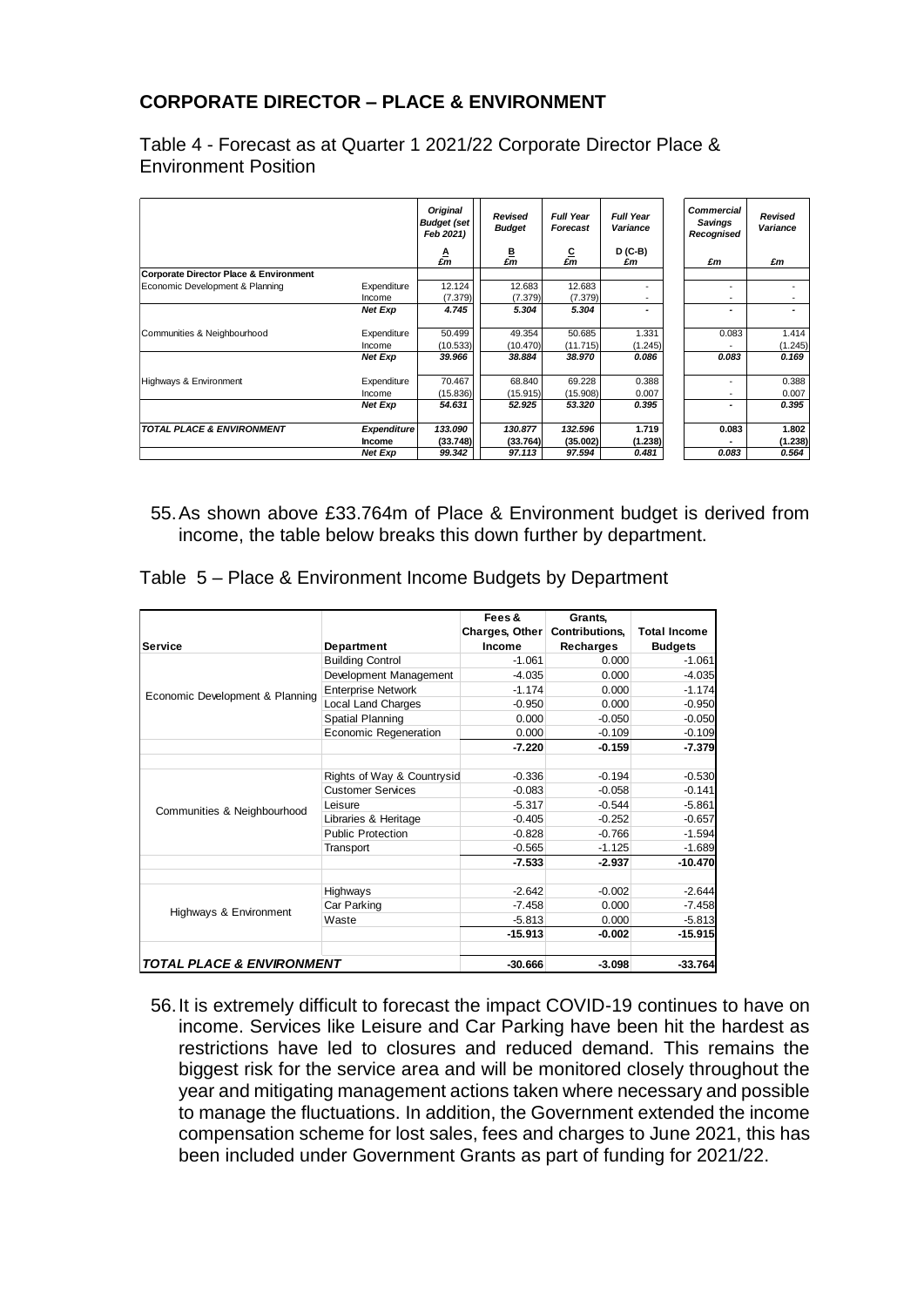## **Economic Development & Planning: Budget £5.304m - Nil variance**

- 57.As part of budget setting for 2021/22 Development Management, Building Control and Local Land Charges Income budgets for fees and charges were reduced by 10%. For quarter 1 the forecast for income is in line with this reduced budget. Development Management has had two exceptionally large planning applications in the first quarter for solar farm applications so actual income received is showing above profile.
- 58.The service has seen an increased level of appeals for Wiltshire compared to this time last financial year which may have future financial implications for the service. This is being managed carefully.

#### **Communities and Neighbourhood: Budget £38.884m – £0.086m overspend**

- 59.One of the major pressures facing Communities and Neighbourhood is the impact on Leisure Services Income. Sites reopened on the 12th April 2021 however some restrictions remained until the middle of May 2021, specifically group exercise, which, as one of the main income generating functions had a significant detrimental financial impact. Full opening only took place on 19th July with the gym and swim booking systems being removed and changing facilities being reopened. COVID safe practices remain with increased cleaning requiring additional staffing.
- 60.The internally run leisure centres income budgets for 2021/22 were reduced by 30% to reflect the impact of COVID-19 on demand, as at Q1 actual income was only at 43% of pre COVID-19 levels. The Leisure team are actively promoting services and have introduced new initiatives to attract new members and retain existing members to mitigate the reduction in income. Current forecasts are based on income achieving 60% of pre COVID-19 levels in July and increasing steadily to 85% by March 2022. Overall, this forecast would see the service achieving 64% of pre-COVID-19 income which would result in an underachievement of income against the 2021/22 budget of £0.317m. Alongside the new initiatives to attract new members other management action is being taken to mitigate the impact of loss of income, with £0.137 savings on supplies and staffing. Including the furlough grant the overall forecast is an overspend of £0.180m.
- 61.Ten Leisure centres currently operated by Places Leisure will transfer back to Wiltshire Council and be operated in house from the 1<sup>st</sup> October 2021 as per the cabinet report in December 2020. For the period April to September, Places Leisure will continue to operate the sites but on an open book accounting arrangement. £2.179m was added to the 2021/22 budget to cover this change in operation, this was based on several cost assumptions that are still valid at this time but are being worked through as part of the transition.
- 62.In February 2021 the Council had confirmation that it had been successful in a bid for National Leisure Recovery Fund (NLRF) grant to facilitate local authority contracted leisure centres opening between the 1st Dec 2020 to 31<sup>st</sup> March 2021. £0.764m of this grant was specifically for Places Leisure. Due to the extended lockdown period government agreed any unused funding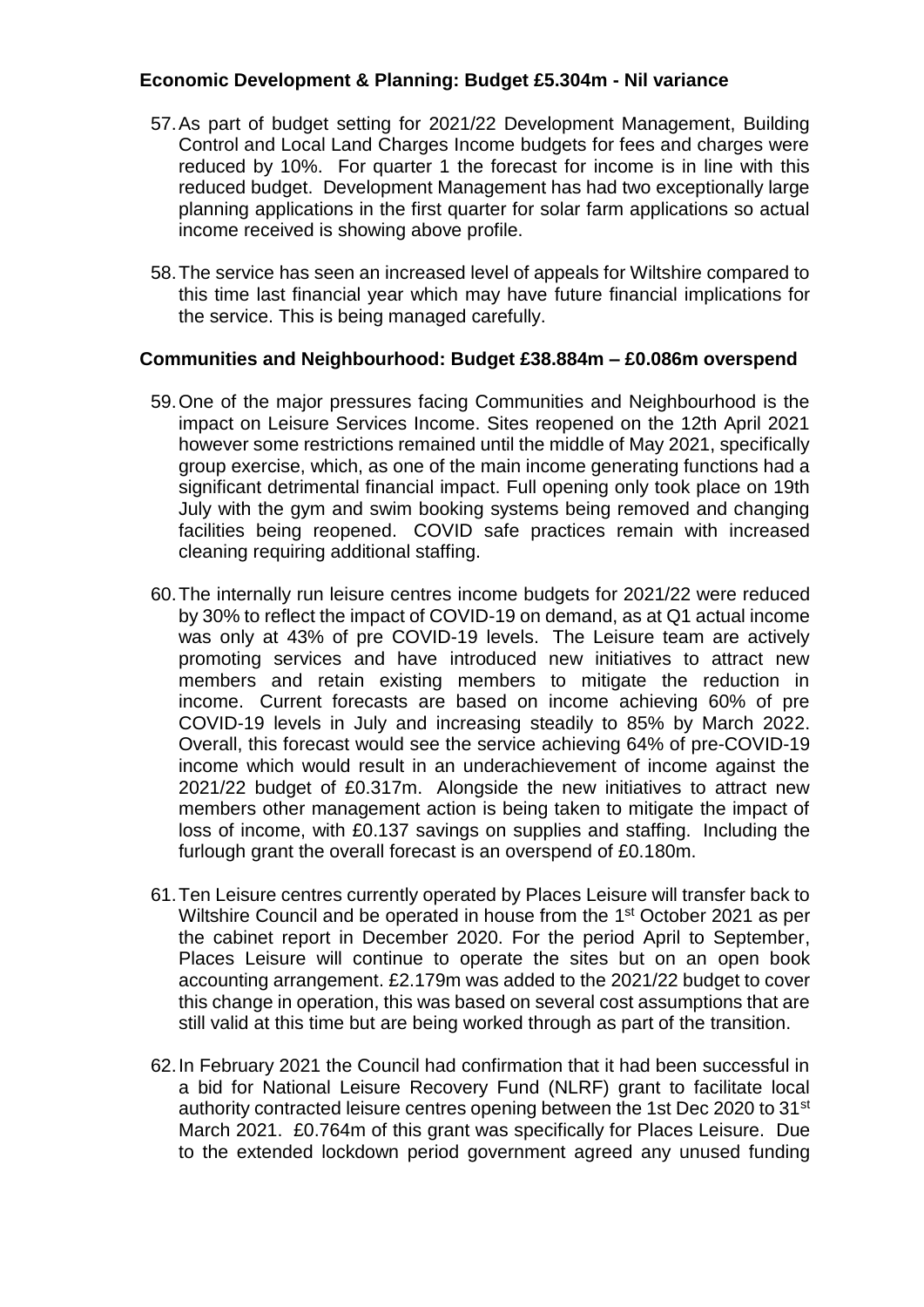could be rolled forward and used to cover eligible costs for the period April 2021 to September 2021.

- 63.In addition to the grant, the first quarter returns from Places Leisure under open book accounting have been better than originally forecast by £0.120m. It would not be prudent to forecast and bank these saving at this time as future Places Leisure costs for July to September could be higher than forecast and the in-house operating costs from October are still being developed. The Transition team are currently working through the programme and a forecast position will be available for the quarter two report. Therefore, at this stage the forecast position for the end of the year is in line with the budget, however the positive movements detailed above could mean a favourable variance is achieved and reported in the next quarter.
- 64.Included within Leisure for 2021/22 is circa £1m grant from the Department of Education (DofE) to deliver the Holiday Activity and Food (HAF) programme in the county. Holiday club places will be available for Easter, Summer and Christmas. Places are available to all children in the local authority area who are eligible for and receive benefits-related Free School Meals (FSM).
- 65.As part of the Easter Programme, 2,500 young people registered for the scheme and approximately 19,000 meals were delivered. Currently, 4,500 places have been allocated at Holiday Activity and Food camps during summer 2021.
- 66.Transport are coming under increased pressure from schools about the arrival time of buses. Under the current practice some school busses arrive on site up to 40 minutes before the school day starts so that they can be used to complete a primary run. This has enabled economical school transport and is widespread across the county, in the past ten years it has saved circa £5m.
- 67.Wootton Basset Academy has requested that from September Buses arrive on site no earlier than 10 minutes before the start of the school day. The service is now having to seek additional buses to accommodate this and there will be a full year recurring financial implication of circa £0.140m, £0.080m will fall into 2021/22. This pressure is being offset by a contract saving of £0.083m that was secured through the retendering of Home to School transport, however this saving will be badged against the Commercial Saving target in Chief Executive Directorate.
- 68.As part of extension to the existing IDVEDE Street scene Grounds Maintenance and Street Cleansing contract an additional saving was secured for overheads and depreciation of £0.190m. This will be a recurring saving until the new contract is procured.
- 69.The Ash Die back works programme is forecasting a significant overspend in 2021/22 of circa £0.250m for Highways Trees alone. The progression of the disease within Wiltshire was much more advanced than originally anticipated with a greater number of trees effected and requiring removal. It is recommended that the IDVERDE contract saving is reallocated to cover Ash Die back pressure on Rights of Way for 2021/22.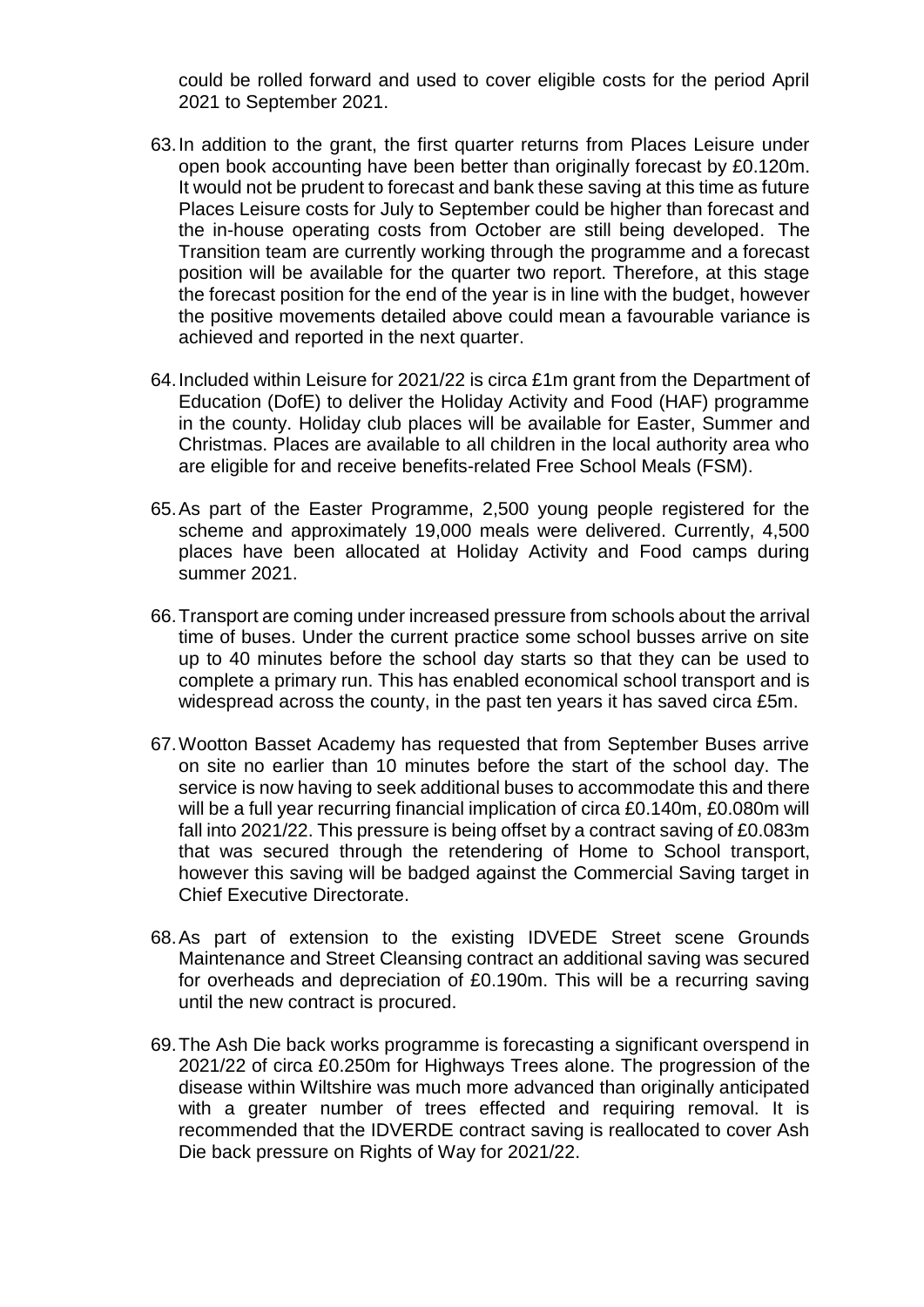- 70.The service is also trying to manage increasing pressures in Play areas and Rights of Way maintenance, at present this has not been shown as an overspend but is being flagged as potential financial risk.
- 71.The Council is responsible for 54 play areas, prior to COVID-19 these were meant to transfer to Town and Parish Councils as part of the Asset and Service Devolution programme, the programme was put on hold during the pandemic as resources were redirected. The Council is still responsible for their inspection and maintenance, ensuring that they do not pose any health and safety risk. As the play areas were expected to be transferred the Council does not have a budget for play area maintenance. Other funding sources are being explored including commuted sum and S106 but there is concern that it will not be sufficient.
- 72.As a result of COVID-19 there has been a significant increase to the number of people using the Rights of Way network, this combined with a backlog of maintenance work has meant that they are now not in very good condition with requirements for resurfacing, styles gates etc. To rectify this would require additional budget, the service is exploring options to manage this including the potential for Capital Funding.

#### **Highways and Environment: Budget £52.925m - £0.395m overspend**

- 73.Car Parking services are forecasting an underachievement of income of £0.718m, income for April and May was extremely low however June showed a significant improvement. The forecast is based on achieving budget for the remainder of the financial year, which was set at 90% of pre COVID-19 levels. This forecast assumes demand picks up as restrictions are lifted and staff return to offices in July and free parking for NHS staff is ended. Mitigating savings are being identified where possible and are currently forecast at £0.028m.
- 74.As detailed above under Communities and Neighbourhood the Ash Die back works programme is forecasting an overspend of £0.250m for Highways trees due to the progression of the disease being more advanced. This is being managed within Highways for 2021/22 by increased income in Streetworks and staff savings in Fleet.
- 75.Waste services have seen a significant increase in Income for the first quarter, this is across recycling material sales, chargeable green waste collection subscriptions and bulky waste collections. The forecast has been based on actual to date and then assumes budget will continue to be met. Overall income is forecast to be £0.511 better than budget. However, recycling material income is notoriously volatile and has been particularly influenced through changing domestic habits during the pandemic. There is a risk that recycling income could decline in future as experienced in the previous financial year. Currently the increase is largely being driven by a higher price per tonne now being achieved for paper and cardboard, coinciding with an increase in material being collected.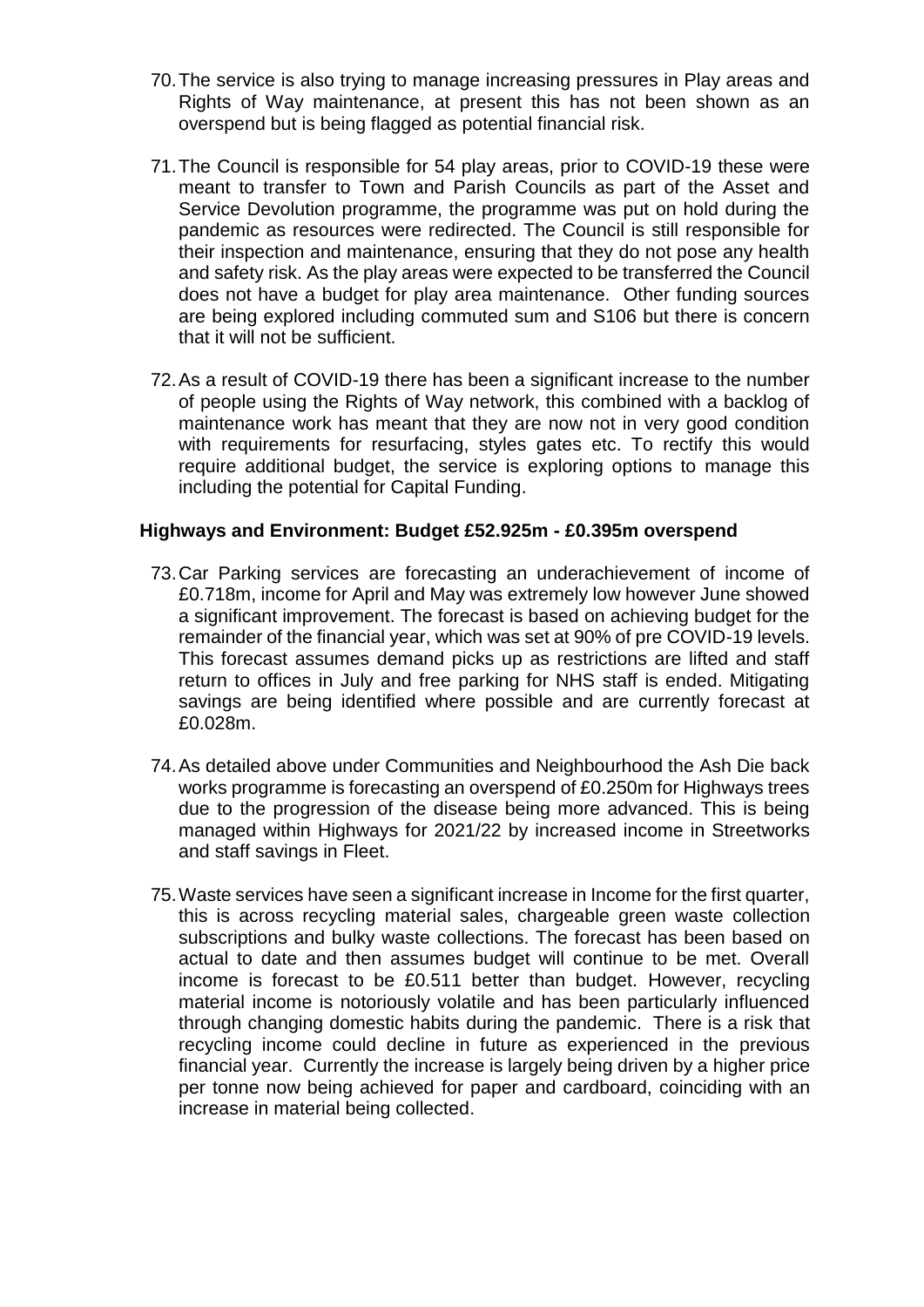76.A budget saving is forecast on the Mechanical Biological Treatment contract as budgets were set on an estimated contract inflation rate of 3.1% but actual inflation was calculated as 1.37%, which has resulted in a lower input gate fee per tonne for 2021/22. This combined with the input tonnage charges being split between contract years (Nov to Nov) results in a forecast underspend on the contract of £0.149m against budget. The table below shows the forecast tonnages and rates for the significant Waste contracts against the budgeted position, there are other factors involved in forecasting but these are the main cost drivers.

| Tables 5 - Waste Contract Budget vs Actual |
|--------------------------------------------|
|--------------------------------------------|

|                                                                  | <b>Tonnes</b>                               |                                             |          | £/Tonne  |                                |                       |           |           |                                                                            |
|------------------------------------------------------------------|---------------------------------------------|---------------------------------------------|----------|----------|--------------------------------|-----------------------|-----------|-----------|----------------------------------------------------------------------------|
| Service:                                                         | <b>Budget</b><br>setting<br>Forecast<br>(T) | <b>Current Yr</b><br>End<br>Forecast<br>(T) | Var (T)  | Var (%)  | £/Tonne<br>(Budget<br>Setting) | £/Tonne<br>(Forecast) | Var $(f)$ | Var (%)   | <b>Budget</b><br>Forecast<br>Variance due to<br><b>Price/Tonnes</b><br>£'m |
| Provision and operation of Waste                                 |                                             |                                             |          |          |                                |                       |           |           |                                                                            |
| Transfer Stations (WTS), a Materials                             |                                             |                                             |          |          |                                |                       |           |           |                                                                            |
| Recovery Facility (MRF) and two                                  |                                             |                                             |          |          |                                |                       |           |           |                                                                            |
| Household Recycling Centres (HRCs)                               | 81,257                                      | 81,573                                      | 316      | 0.40%    | £67.97                         | £67.59                | $-E0.38$  | $-0.60%$  | (0.010)                                                                    |
| Composting services                                              | 38,357                                      | 37,880                                      | $-477$   | $-1.20%$ | £32.23                         | £32.19                | $-£0.04$  | $-0.10%$  | (0.017)                                                                    |
| Treatment & disposal of residual<br>waste (inc street sweepings) | 22,834                                      | 21,004                                      | $-1,830$ | $-8.00%$ | £38.56                         | £40.25                | £1.69     | 4.40%     | (0.031)                                                                    |
| Tax payable on all waste sent to<br>landfill                     | 34,356                                      | 33,084                                      | $-1,272$ | $-3.70%$ | £97.60                         | £96.70                | $-£0.90$  | $-0.90\%$ | 0.019                                                                      |
| Energy from waste landfill diversion                             |                                             |                                             |          |          |                                |                       |           |           |                                                                            |
| contract (Lakeside)                                              | 50,000                                      | 50,000                                      |          | 0.00%    | £121.48                        | £121.08               | $-£0.40$  | $-0.30%$  | (0.020)                                                                    |
| Mechanical biological treatment                                  |                                             |                                             |          |          |                                |                       |           |           |                                                                            |
| (MBT) Landfill diversion contract.                               | 60.000                                      | 60.586                                      | 586      | 1.00%    | £145.91                        | £141.80               | $-64.11$  | $-2.80%$  | (0.149)                                                                    |

77.The above underspends are offsetting pressures totalling £0.427m on the Collection contract and Household Recycling Centres contract. The Collections contractor has reported an increase in the number of staff required to self-isolate which is resulting in an increase in agency backfill costs. In addition, further communications were required to inform the public about recycling collection rounds redesign in May/June 2021, and on a larger scale in support of changes to residual waste collection rounds expected in in October 2021.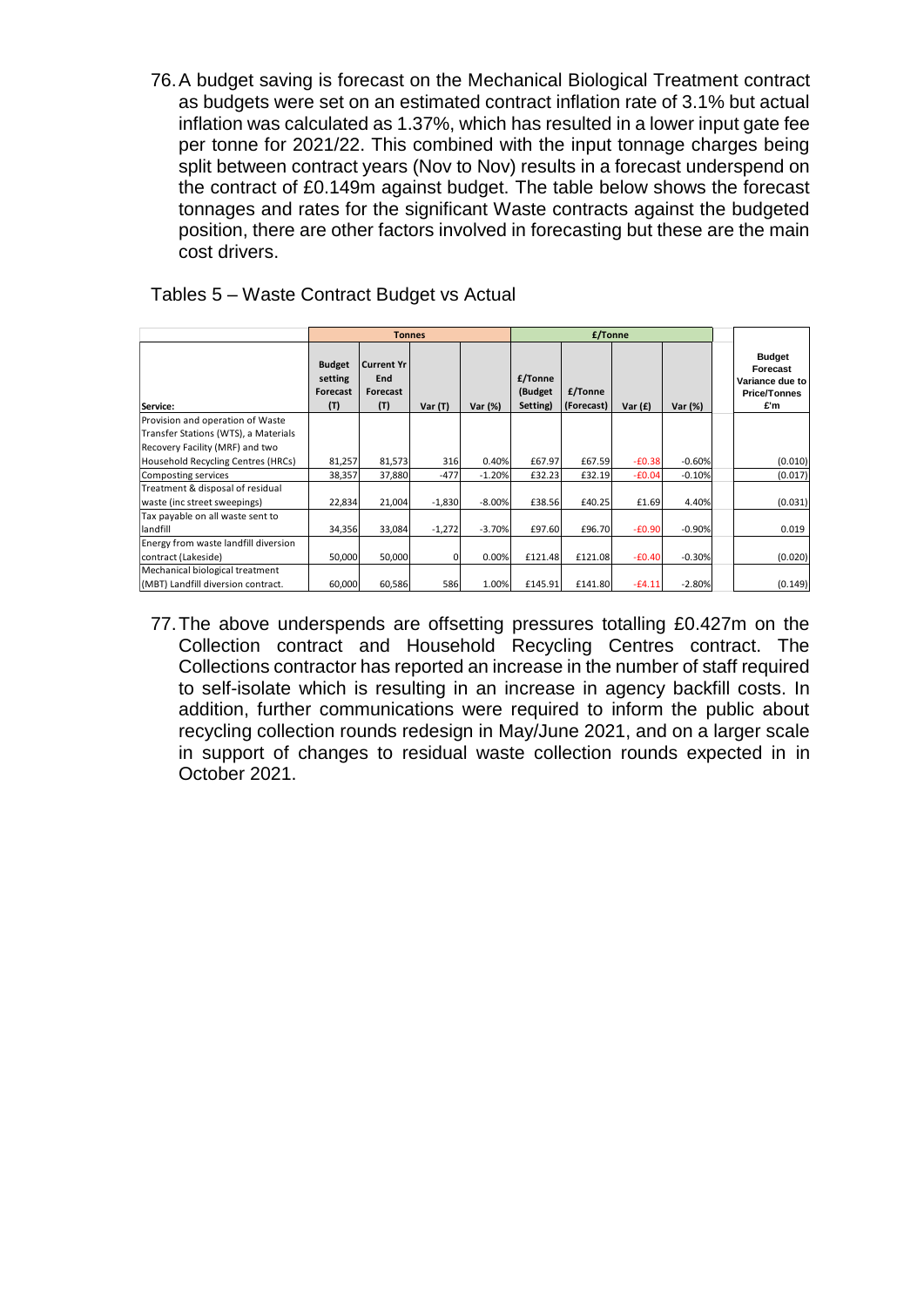## **CHIEF EXECUTIVE DIRECTORATES**

|                                     |                | <b>Original</b><br><b>Budget (set</b><br>Feb 2021) | Revised<br><b>Budget</b>     | <b>Full Year</b><br>Forecast | <b>Full Year</b><br>Variance | <b>Commercial</b><br>Savings<br>Recognised | Revised<br>Variance |
|-------------------------------------|----------------|----------------------------------------------------|------------------------------|------------------------------|------------------------------|--------------------------------------------|---------------------|
|                                     |                | $\frac{A}{\pmb{\varepsilon}}$                      | $\frac{\text{B}}{\pounds m}$ | $\frac{C}{\pounds m}$        | $D(C-B)$<br>£m               | £m                                         | £m                  |
| <b>Chief Executive Directorates</b> |                |                                                    |                              |                              |                              |                                            |                     |
| Legal & Governance                  | Expenditure    | 10.017                                             | 9.084                        | 9.084                        |                              | $\overline{\phantom{a}}$                   |                     |
|                                     | Income         | (2.262)                                            | (2.262)                      | (2.262)                      |                              |                                            |                     |
|                                     | <b>Net Exp</b> | 7.755                                              | 6.822                        | 6.822                        |                              | ٠                                          |                     |
| Human Resources & Org Development   | Expenditure    | 5.245                                              | 7.382                        | 7.382                        |                              | $\overline{\phantom{a}}$                   |                     |
|                                     | Income         | (2.040)                                            | (1.943)                      | (1.943)                      |                              |                                            |                     |
|                                     | Net Exp        | 3.205                                              | 5.439                        | 5.439                        |                              | ٠                                          |                     |
| Public Health                       | Expenditure    | 17.684                                             | 17.684                       | 17.684                       | $\overline{\phantom{a}}$     | $\overline{\phantom{a}}$                   |                     |
|                                     | Income         | (16.143)                                           | (16.206)                     | (16.206)                     |                              |                                            |                     |
|                                     | Net Exp        | 1.541                                              | 1.478                        | 1.478                        |                              | ٠                                          | ۰                   |
| Directors & Members                 | Expenditure    | 3,600                                              | 3.172                        | 3.072                        | (0.100)                      |                                            | (0.100)             |
|                                     | Income         | (0.014)                                            | (0.014)                      | (0.014)                      |                              |                                            |                     |
|                                     | <b>Net Exp</b> | 3.586                                              | 3.158                        | 3.058                        | (0.100)                      | ٠                                          | (0.100)             |
| <b>Commercial Savings</b>           | Expenditure    | (0.200)                                            | (0.200)                      | $\blacksquare$               | 0.200                        | (0.302)                                    | (0.102)             |
|                                     | Income         |                                                    |                              |                              |                              |                                            |                     |
|                                     | Net Exp        | (0.200)                                            | (0.200)                      | ٠                            | 0.200                        | (0.302)                                    | (0.102)             |
| <b>TOTAL CEX DIRECTORATES</b>       | Expenditure    | 36.346                                             | 37.122                       | 37.222                       | 0.100                        | (0.302)                                    | (0.202)             |
|                                     | Income         | (20.459)                                           | (20.425)                     | (20.425)                     |                              |                                            |                     |
|                                     | <b>Net Exp</b> | 15.887                                             | 16.697                       | 16.797                       | 0.100                        | (0.302)                                    | (0.202)             |

78.Table 5 - Forecast as at Quarter 1 2021/22 Chief Executive Directorates Position

## **Legal, & Governance: Budget £6.822m – Nil variance**

79.Legal, Electoral and Registration are forecasting a nil variance, the biggest risk facing the service is achieving income budget for Legal Services and Registration, which is impacted by COVID-19 restrictions and the Council's response. For quarter 1 income is either on target or forecast to meet target.

#### **Human Resources & Organisational Development Services including the executive office, communications, marketing and events: Budget £5.439m – nil variance**

80.The service area has significantly increased following the transfer of the executive office, communications, marketing, and events teams. Service delivery models are therefore being considered. A number of staff are redeployed to support capital programmes and transformational schemes and aligned to the last financial year, it is likely that future forecasts will include salary underspend however, a nil variance is forecast this quarter.

#### **Directors and Members: Budget £3.158m – (£0.100)m underspend**

81.A £0.100m saving is being achieved on staffing budgets, this is the full year saving from finalising the senior management structure.

#### **Commercial Savings: Budget (£0.200)m - £0.200m overspend before savings recognised**

82.A £0.200m Commercial savings target was set for the 2021/22 budget to recognise savings that should arise during the year from the commercial activity we undertake each year as a Council compared to that for which we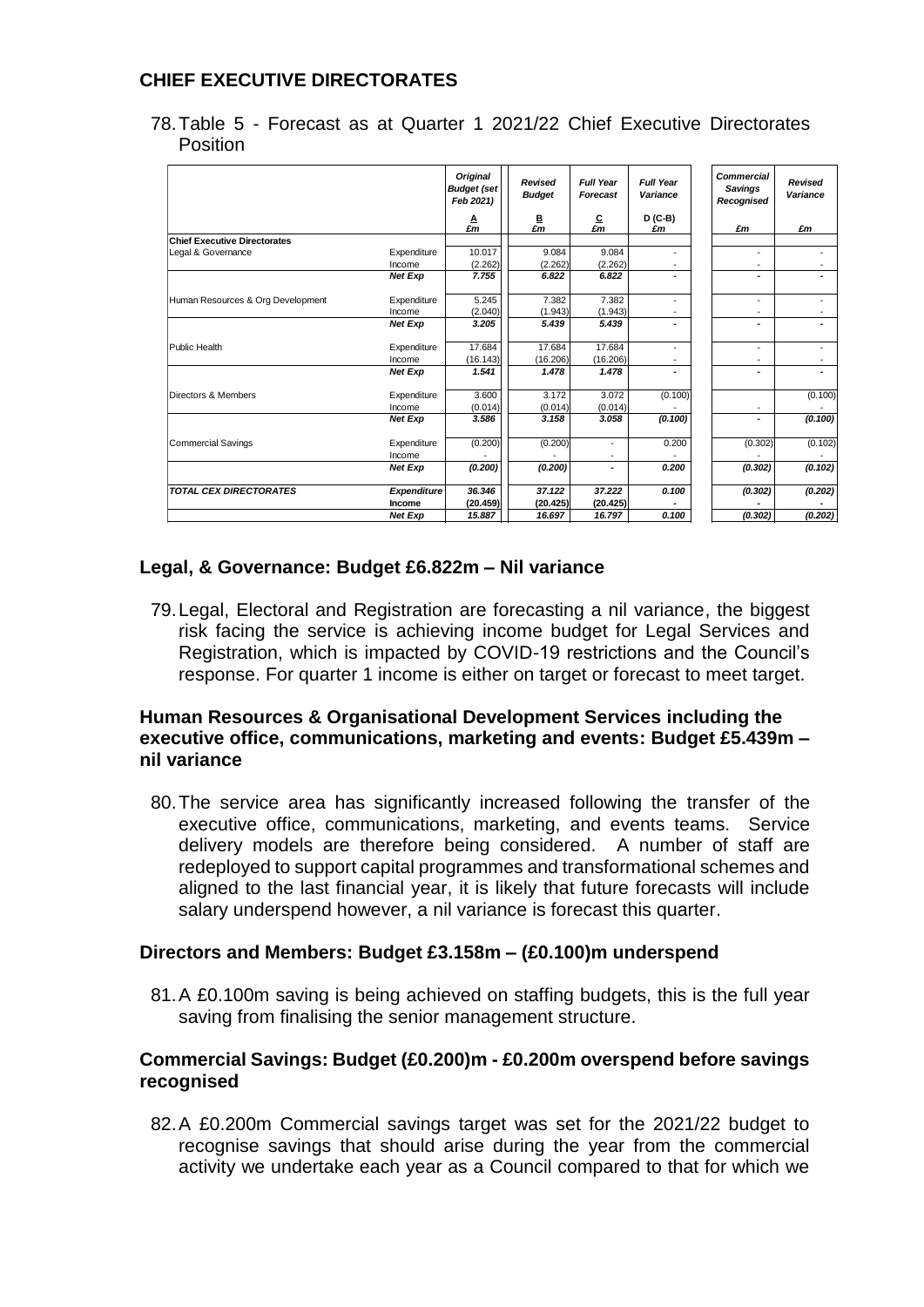have budgeted. In the first quarter a total of £0.302m commercial savings have been achieved in 2021/22 through commercial activity from re-procuring Home to School, SEN and specialist transport contracts and following a contract extension for Housing IT system. The table below details the commercials savings to date.

|  | Table 6 – Commercial Savings |  |
|--|------------------------------|--|
|--|------------------------------|--|

| Service                        | Saving                                              | Saving<br>2021-22 | <b>Saving</b><br>2022-23 |
|--------------------------------|-----------------------------------------------------|-------------------|--------------------------|
|                                |                                                     | £'m               | £'m                      |
| Communities & Neighbourhood    |                                                     | 0.083             | 0.083                    |
|                                | Re-Procurement of Home to School, SEN and           |                   |                          |
|                                | specialist transport contracts from April 2021 to   |                   |                          |
| <b>IEducation &amp; Skills</b> | April 2026                                          | 0.209             | 0.209                    |
|                                | Civica Abritas IT Software contract extension for 4 |                   |                          |
|                                | years to July 2025. 4 year saving £0.072m. 21/22    |                   |                          |
| Digital & Information          | savings £0.010m                                     | 0.010             | 0.020                    |
| <b>TOTAL</b>                   |                                                     | 0.302             | 0.312                    |

- 83.These underspends are reported under the service and will be transferred at the end of quarter 1 as a permanent base budget as it will impact the 2022/23 financial year. This action will effectively flex the budget to actively reflect the changing dynamic and latest demand for services and activity/spending within those services.
- 84.The principles that will be adopted for 2021/22 with respect to commercial activity will be as follows

• A saving is identified solely on future price to be paid for a contract against the previous price paid.

This is linked back to service/directorates base budget.

The saving identified will be transferred out of the services base budget and moved to offset the centrally held commercial saving target.

This will be a permanent base budget transfer, based solely on the identified price (commercial) saving.

- 85.Should third party contracts experience price increases over and above those budgeted then the central 'pot' can be used to transfer money out to that affected service if there is surplus money over and above the saving target (i.e. more than the £200K saving already identified). However, this to be determined through need and priority or whether this is to be managed in year by the service and reflected through the MTFS going forward.
- 86.The principles are intended to be a stop gap to deliver the target, and potentially more, during the current 2021/22 financial year. It is not considered good practice to hold savings as a target or held centrally owing to lack of accountability and responsibility for delivery.
- 87.Going forward in the MTFS it is intended that savings are attributed to services in the build up of the setting of the budget, using the commercial forward pipeline, which lists the contracts coming up for renewal, as the basis to attribute expected savings. Any savings against contracts will then be directly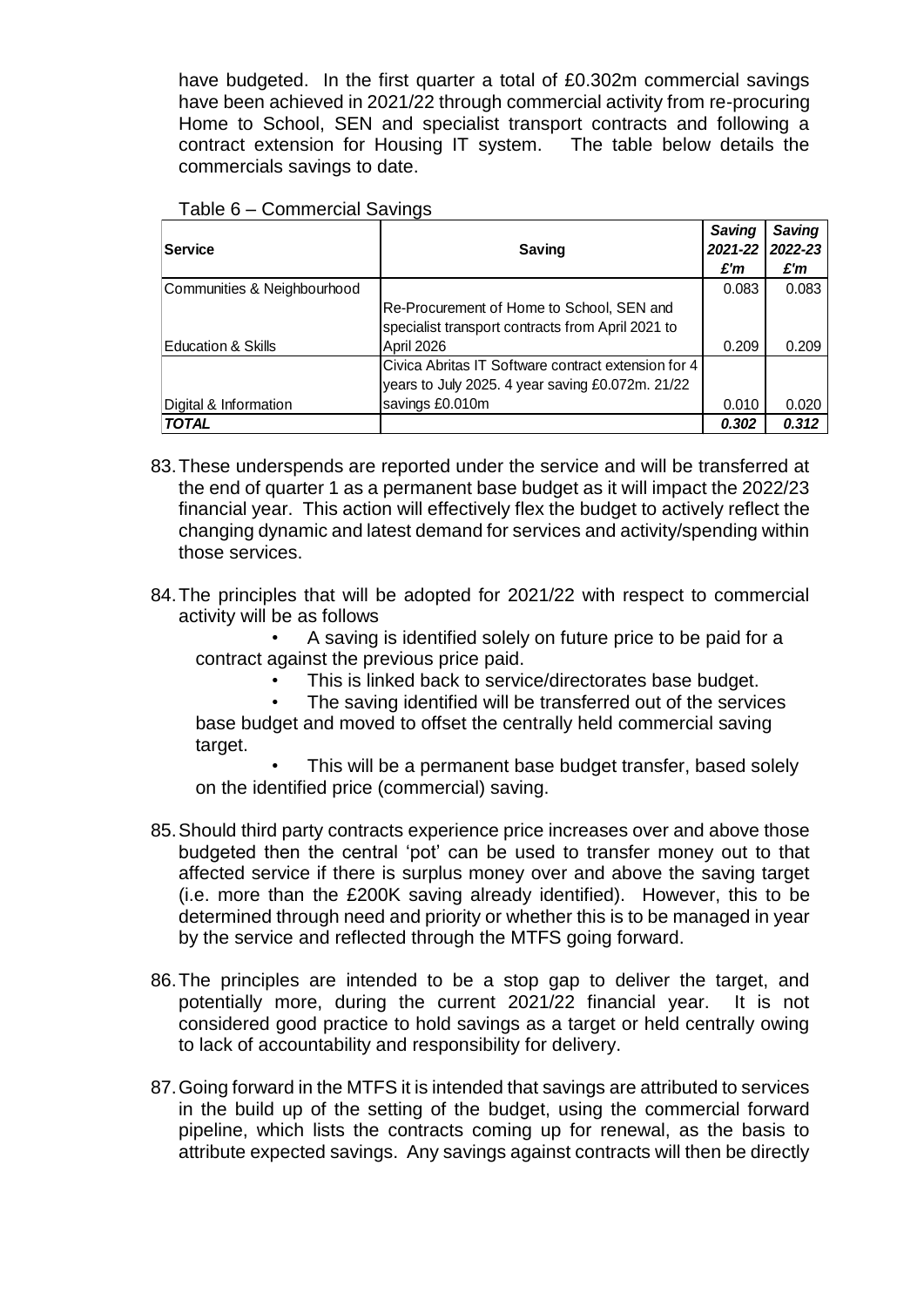attributed to the contract itself and the service responsible and the budget will be reduced at source.

## **CORPORATE EXPENDITURE**

|                                             |                       | <b>Original</b><br><b>Budget (set</b><br>Feb 2021) | Revised<br><b>Budget</b>                 | <b>Full Year</b><br><b>Forecast</b> | <b>Full Year</b><br>Variance | Commercial<br><b>Savings</b><br>Recognised | Revised<br>Variance |
|---------------------------------------------|-----------------------|----------------------------------------------------|------------------------------------------|-------------------------------------|------------------------------|--------------------------------------------|---------------------|
|                                             |                       | A<br>£m                                            | $\frac{\mathsf{B}}{\pmb{\varepsilon m}}$ | $\frac{C}{\pounds m}$               | $D$ (C-B)<br>£m              | £m                                         | £m                  |
| Corporate                                   |                       |                                                    |                                          |                                     |                              |                                            |                     |
| Movement on Reserves                        | Expenditure<br>Income | (8.444)                                            | (8.444)                                  | (8.444)                             |                              | ۰                                          |                     |
|                                             | <b>Net Exp</b>        | (8.444)                                            | (8.444)                                  | (8.444)                             | ٠                            | ٠                                          |                     |
| Financing & Investment Income & Expenditure | Expenditure           | 25.520                                             | 27.225                                   | 25.276                              | (1.949)                      |                                            | (1.949)             |
|                                             | Income                | (0.200)                                            | (0.200)                                  | (0.120)                             | 0.080                        |                                            | 0.080               |
|                                             | Net Exp               | 25.320                                             | 27.025                                   | 25.156                              | (1.869)                      | ٠                                          | (1.869)             |
| Restructure & Contingency                   | Expenditure           | 1.087                                              | 0.938                                    | 0.938                               |                              | ۰                                          |                     |
|                                             | Income                |                                                    |                                          |                                     |                              |                                            |                     |
|                                             | Net Exp               | 1.087                                              | 0.938                                    | 0.938                               | ٠                            | ٠                                          |                     |
| <b>Corporate Levies</b>                     | Expenditure           | 7.664                                              | 7.664                                    | 7.664                               |                              | ۰                                          |                     |
|                                             | Income                | (1.039)                                            | (1.039)                                  | (1.039)                             |                              |                                            |                     |
|                                             | <b>Net Exp</b>        | 6.625                                              | 6.625                                    | 6.625                               | ٠                            |                                            |                     |
| Covid                                       | Expenditure           | $\overline{\phantom{a}}$                           | ٠                                        | 0.139                               | 0.139                        | ۰                                          | 0.139               |
|                                             | Income                |                                                    |                                          | (0.352)                             | (0.352)                      |                                            | (0.352)             |
|                                             | <b>Net Exp</b>        | $\overline{a}$                                     | ٠                                        | (0.213)                             | (0.213)                      |                                            | (0.213)             |
| <b>TOTAL CORPORATE</b>                      | <b>Expenditure</b>    | 25.827                                             | 27.383                                   | 25.573                              | (1.810)                      |                                            | (1.810)             |
|                                             | Income                | (1.239)                                            | (1.239)                                  | (1.511)                             | (0.272)                      |                                            | (0.272)             |
|                                             | <b>Net Exp</b>        | 24.588                                             | 26.144                                   | 24.062                              | (2.082)                      |                                            | (2.082)             |

Table 7 - Forecast as at Quarter 1 2021/22 Quarter 1 2021/22 Corporate Position

## **Movement on Reserves: Budget (£8.444m) – Nil variance**

88.As planned as part of 2021/22 Budget setting, £4.165m and £4.279m will be drawn down respectively from the Equalisation and Collection fund volatility reserve in 2021/22.

## **Financing & Investment Income & Expenditure: Budget £27.025m – (£1.869m) underspend**

89.The final borrowing figure for 2020/21 sets the minimum revenue provision charge for year 2021/22, due to the 2020/21 year end underspend position there is a £1.825m saving in 2021/22. Based on the current cashflow forecast the Council will not need to borrow in 2021/22, this is forecast to generate an interest payable saving of £0.120m, however this is partially offset by the forecast loss in interest receivable of £0.080m due to interest rates being so low.

## **Restructure & Contingency: Budget £0.938m – Nil Variance**

90.A £2m saving target from staff saving was agreed as part of 2021/22 budget setting, this was to crystalise the savings in 2020/21 from the external recruitment freeze. £1.5m savings has been identified to come from staffing budgets. Other savings and efficiencies totalling £0.499m have been identified in People services to deliver the full saving.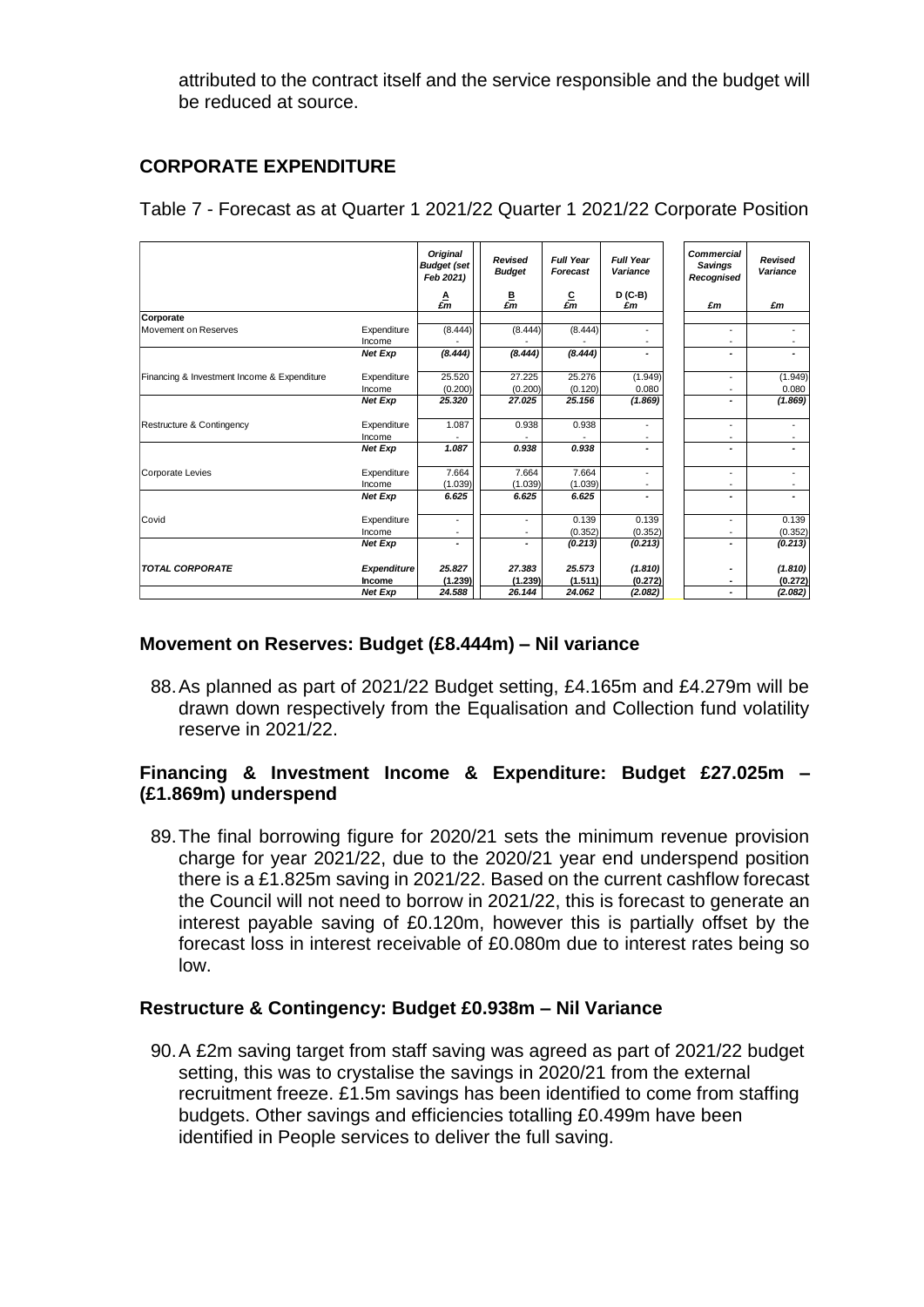## **COVID-19 Direct costs: Budget £0 – £0.213m underspend**

- 91.As part of COVID-19 response temporary morgues were set up across the county, these have now been decommissioned, the costs have been shared on a proportional split between Wiltshire and Swindon. The final costs have been incurred and are shown here at £0.139m.
- 92.The Council have been awarded £0.353m New Burdens Grant to go towards the additional costs of delivering the Business Grants for the period August 2020 to March 2021, the costs for delivering this were included in 2020/21 this grant is therefore shown as an underspend to offset the above pressures.
- 93.New COVID-19 grants for 2021/22 in respect of Infection Control and Rapid Testing for social care providers has been received totalling £5.8m, these will be fully spent or the balance returned to Government by year end.

#### **Collection Fund**

- 94.The Collection Fund is the ring-fenced fund which comprises all income and expenditure for both the Council Tax and Business Rates. It is currently too early in the financial year to assess the likely impact on collection rates for both council tax and business rates and a further update will be provided at the quarter two position.
- 95.However, in setting the budget prudent estimates were used on the likely level of receipts to be recouped in 2021/22 from both sources. In particular £1m was set aside for uncertainty on business rates which, if not needed, could be utilised to support businesses further. With the easing of restrictions and the ending of various support to business sectors it is unclear how the sectors will respond and their ability to be able to meet their business rate demands going forward.
- 96.It should be noted that the £34m held in earmarked reserves will be applied in full to deal with the expected deficit that will arise on the collection fund at the end of this financial year.

## **Dedicated Schools Grant – Total Grant £406.342m - £8.991m forecast net overspend**

- 97.The forecast variance for dedicated schools grant (DSG) is a £8.991m overspend. This is driven by demand from parents and schools for support for vulnerable children with SEN & disability, reflected in increased numbers of education health and care plans (EHCPs.) The number of EHCPs at the end of quarter 1 2020-21 was 3,963; quarter 1 in 2021-22 is 4,219; an increase of 256 plans. (6.4%).
- 98.The demand pressure and overspend is aligned with the national picture for many other local authorities and the Government's acknowledgement of this is the national level additional funding for the 2020/21 high needs block of £780m and £730m for 2021-22 financial year. The 2021-22 allocation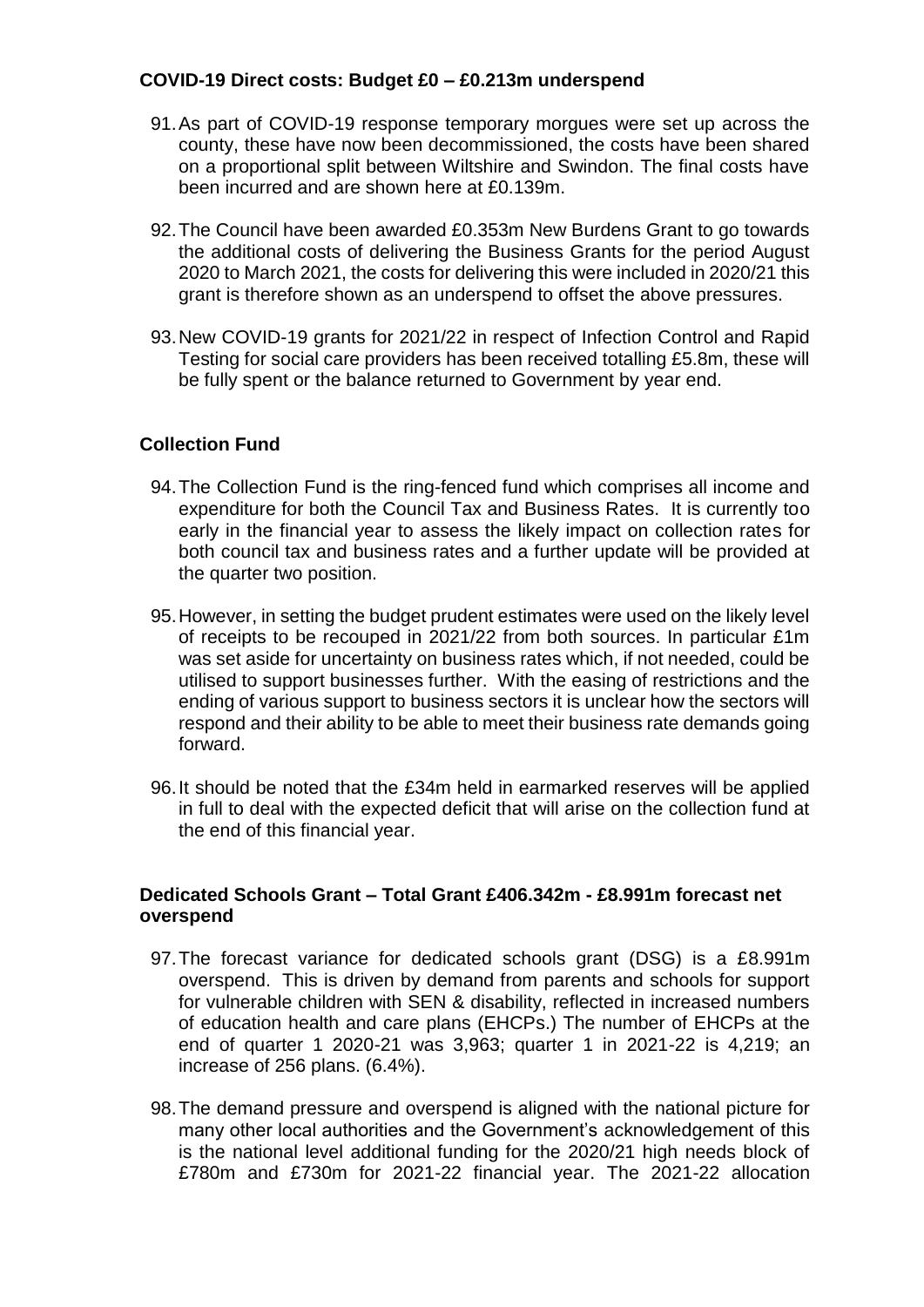included a £5.5m increase for Wiltshire. This has come someway to alleviating the pressure it will not however, assist with previous years overspends which are held in the DSG deficit reserve in the local authority's balance sheet. Lobbying continues to request support and additional funding at national level.

99.The DSG is ringfenced and is separate to local authority budget. Any underspend or overspend is also ringfenced. At the beginning of the financial year, the DSG reserve balance had a deficit of £19.933m this is now forecast to be £28.924m. The local authority has a 10-year recovery plan centred around inclusion which is being implemented in partnership with schools however the deficit lies with Wiltshire Council whilst the recovery plan is delivered. Additional funding is key to meeting the needs of Wiltshire pupils.

#### **DSG Reserve (held in the council's balance sheet)**

| Balance brought forward from 2020-21         | £11.350m   |
|----------------------------------------------|------------|
| Early Years previous year adjustment         | <b>TBC</b> |
| Forecast Variance (all blocks) for 2020-21   | £8.991m    |
| Forecast DSG Deficit carried forward 2020-21 | £28.924m   |

- 100. School Leaders have raised the profile of the funding challenges with Wiltshire's MPs who have been supportive and raised with central government.
- 101. Officers have taken every opportunity to take part in national and south west comparator research which show the extent of the national and regional issue. Best practice and savings approaches are being shared with peers.
- 102. Wiltshire is taking steps to address the demand for specialist placements; significant Council investment in the System of Excellence and new Special School places in the north of the county, the 150 place free special school in the south, expansion of specialist places within our schools and the flexible use of capital receipts by the council to fund a series of projects to facilitate change both internally and to influence partners. These and the savings planned from them do not lead to a balanced position within the 10-year recovery period. Savings are limited by many external factors and include a parent's legal right to state parental preference and recourse to a tribunal. Our local authority position is that we simply cannot sustain the DSG deficit.
- 103. Officers are reporting the position and recovery plan to the DfE through a series of virtual meetings. As the situation stands both locally and for most other local authorities, the pupil driven needs simply cannot be met without an appropriate level of funding. In addition, fifty percent (reduced to 36% following the DfE investment in 2021 and 2022) of the high needs block funding formula is largely based on historical data from 2014 and in Wiltshire, the significant rise in the numbers of children the funding is supporting since this date is driving much of this overspend. The DfE have confirmed this will be considered as part of the SEN review. In addition, the DfE have confirmed that Wiltshire is ranked  $66<sup>th</sup>$  from 149 local authorities on the list of proportional ranked deficits and therefore our deficit is not sufficient to benefit from the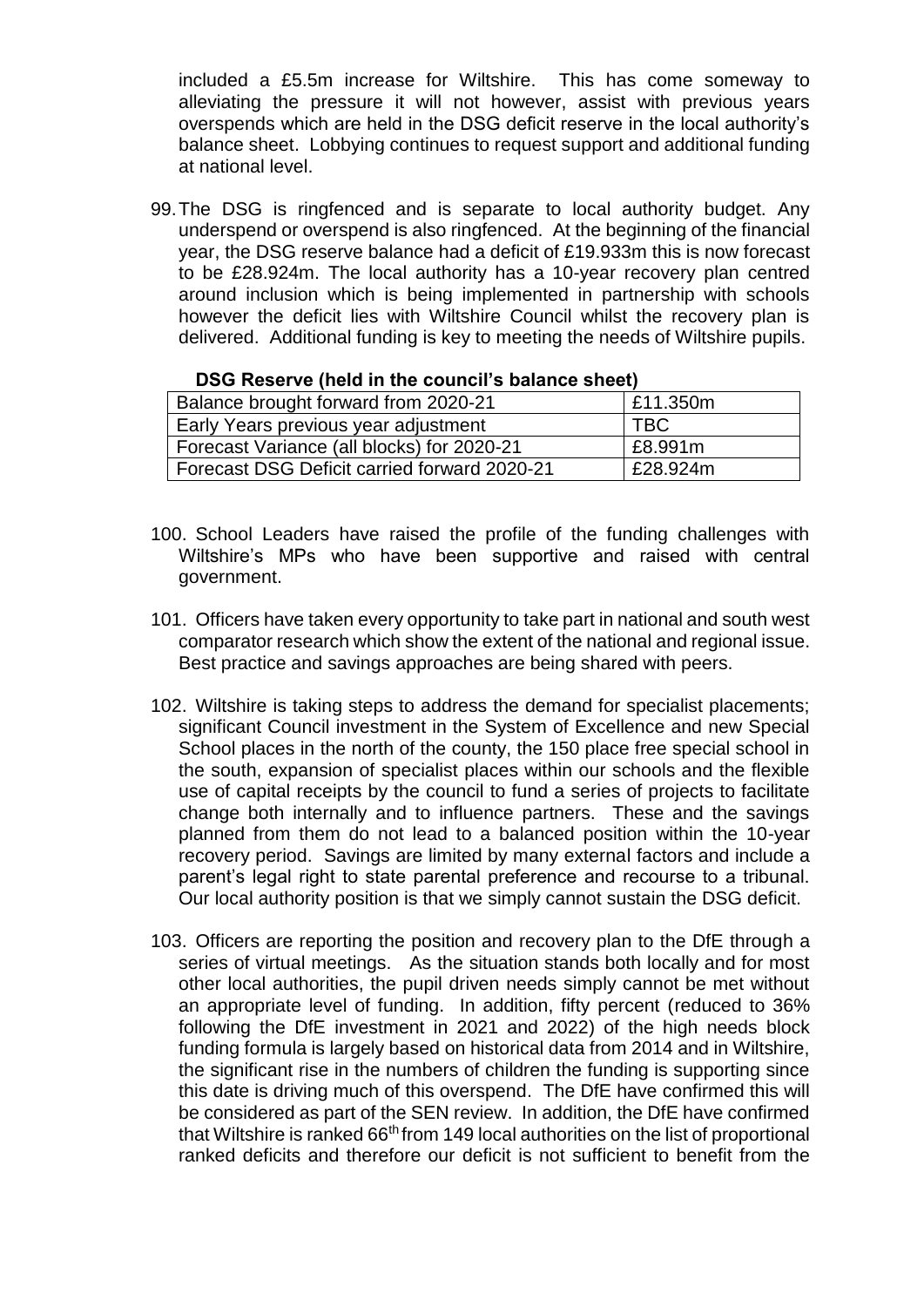"additional dedicated schools grant funding" being used to support those six with the largest proportionate deficits this financial year.

### **SAVINGS DELIVERY 2021/22**

- 104. At 2020/21 year end the Council had identified £8.866m savings as undelivered. £7.099m of these savings were reset at budget setting 2020/21 either through growth or budget rebasing effectively removing those savings that could not be delivered.
- 105. This has left £1.767m prior year savings to be delivered which combined with the 2021/22 savings proposals of £2.601m gives a total savings target for 2021/22 of £4.368m.
- 106. The deliverability of these proposals is monitored and reported directly to the Corporate Leadership Team (CLT). The assessment on the deliverability of the savings at the end of quarter 1 is shown in the table below, these assessments are included in the General Fund figures set out in this report.
- 107. Of the £4.368m savings proposals £2.771m (63.44%) are assessed as either being delivered (blue) or on track to be delivered (green) or have alternative replacement savings identified (grey). £1.430m (32.74%) are assessed as Amber which means they are progressing but contain risk of nondelivery.
- 108. £0.167m (3.8%) of savings targets are currently assessed as red. This means they are deemed unlikely to be delivered as planned and to the timescales required i.e. in this financial year. Officers will continue to try and identify compensating savings and corresponding mitigating actions, as well as identifying where the savings will now no longer be able to be delivered at all as originally approved.
- 109. The delivery of savings remains a focus for the Council and the status of the undelivered savings will be considered as part of the financial recovery and future year financial planning processes to ensure the budget remains robust and deliverable.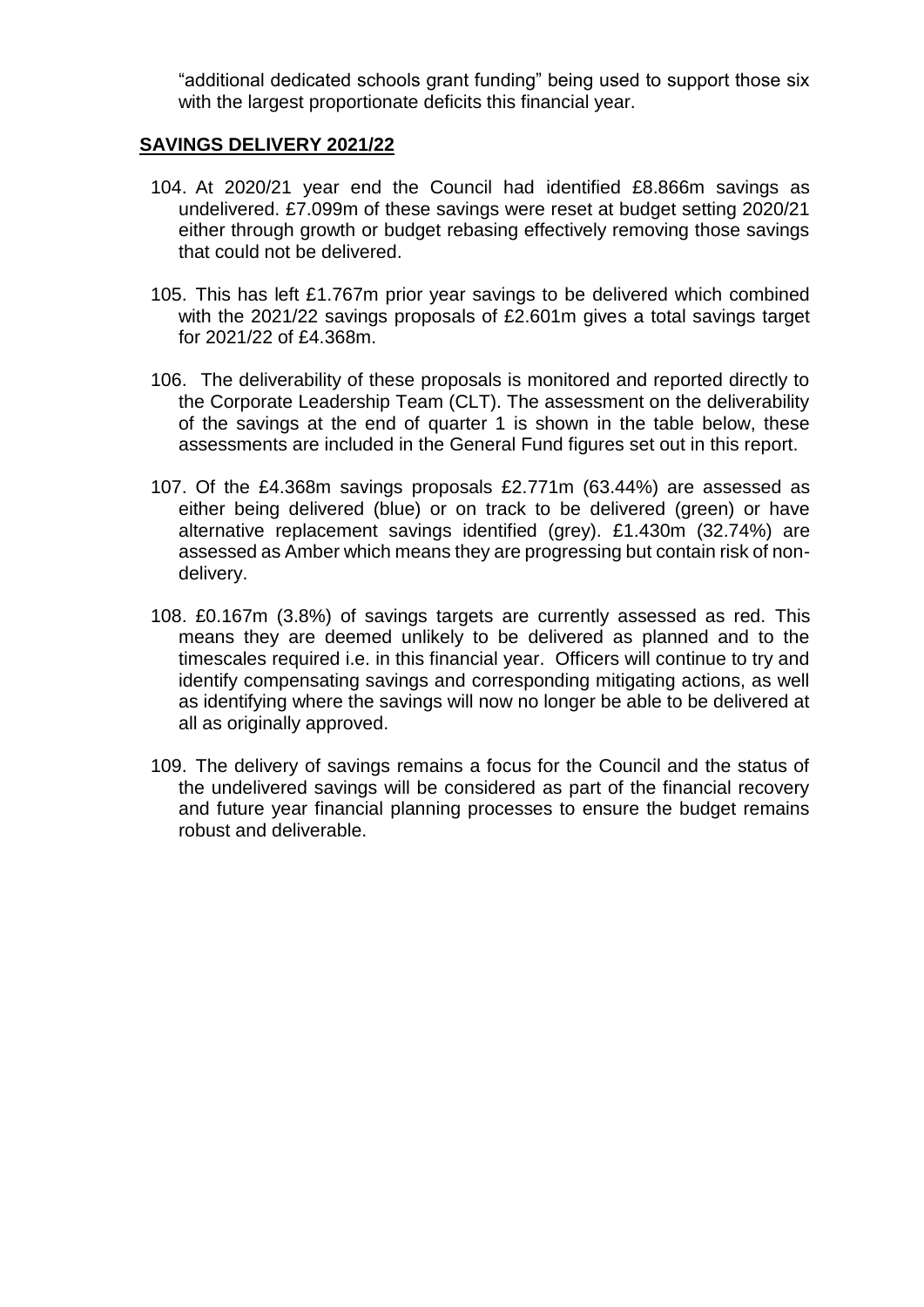| <b>Service Area</b>                   |                    | Total<br>Saving<br>$(\text{Em})$ | <b>Delivered</b><br>$(\text{Em})$ | Green<br>(f.m) | <b>Amber</b><br>$(\text{Em})$ | <b>Red</b><br>(Em) | <b>Alternative</b><br><b>Savings</b><br>$(\text{Em})$ |
|---------------------------------------|--------------------|----------------------------------|-----------------------------------|----------------|-------------------------------|--------------------|-------------------------------------------------------|
| <b>Corporate Director People</b>      |                    |                                  |                                   |                |                               |                    |                                                       |
| Family & Childrens                    | 2021/22            | $-0.153$                         | $\sim$                            | $-0.153$       | $\mathbf{r}$                  | $\sim$             | $\blacksquare$                                        |
| Learning Disabilities & Mental Health | <b>Prior Years</b> | $-0.700$                         | $-0.100$                          |                | $-0.600$                      |                    |                                                       |
| Access & Reablement                   | <b>Prior Years</b> | $-0.700$                         | ä,                                | ٠              | $-0.700$                      | ٠                  |                                                       |
|                                       | 2021/22            | $-0.130$                         | $\blacksquare$                    |                | $-0.130$                      |                    |                                                       |
| Commissioning - Adults                | <b>Prior Years</b> | $-0.367$                         | ä,                                | $-0.200$       |                               | $-0.167$           | $\sim$                                                |
|                                       | <b>TOTAL</b>       | $-2.050$                         | $-0.100$                          | $-0.353$       | $-1.430$                      | $-0.167$           | $\blacksquare$                                        |
| <b>Corporate Director Resources</b>   |                    |                                  |                                   |                |                               |                    |                                                       |
| Housing & Commercial Development      | 2021/22            | $-0.050$                         | $\blacksquare$                    | $-0.050$       | $\blacksquare$                | ٠                  | $\blacksquare$                                        |
|                                       | <b>TOTAL</b>       | $-0.050$                         | ÷                                 | $-0.050$       |                               | $\blacksquare$     |                                                       |
| <b>Chief Executive Directorates</b>   |                    |                                  |                                   |                |                               |                    |                                                       |
| Human Resources & Org Development     | 2021/22            | $-0.068$                         | $-0.068$                          | $\blacksquare$ | $\blacksquare$                | $\sim$             | $\blacksquare$                                        |
|                                       | <b>TOTAL</b>       | $-0.068$                         | $-0.068$                          |                |                               | $\sim$             |                                                       |
| <b>Corporate / Cross Cutting</b>      | 2021/22            | $-2.200$                         | $\blacksquare$                    | $-1.701$       | $\blacksquare$                | ٠                  | $-0.499$                                              |
|                                       | Total              | $-2.200$                         | $\blacksquare$                    | $-1.701$       | ۰                             | $\blacksquare$     | $-0.499$                                              |
| <b>GRAND TOTAL</b>                    | <b>Prior Years</b> | $-1.767$                         | $-0.100$                          | $-0.200$       | $-1.300$                      | $-0.167$           |                                                       |
|                                       | 2021/22            | $-2.601$                         | $-0.068$                          | $-1.904$       | $-0.130$                      | ÷.                 | $-0.499$                                              |
|                                       | <b>Total</b>       | $-4.368$                         | $-0.168$                          | $-2.104$       | $-1.430$                      | $-0.167$           | $-0.499$                                              |
|                                       |                    |                                  |                                   |                |                               |                    |                                                       |
|                                       | Prior Year %       |                                  | 5.7%                              | 11.32%         | 73.57%                        | 9.5%               | 0.00%                                                 |
|                                       | 2021/22 %          |                                  | 2.6%                              | 73.20%         | 5.00%                         | 0.0%               | 19.18%                                                |
|                                       | Total %            |                                  | 3.8%                              | 48.17%         | 32.74%                        | 3.8%               | 11.42%                                                |

## **CAPITAL RECEIPTS FLEXIBILITIES 2021/22**

- 110. The government allows Local Authorities to fund transformational activity that is designed to deliver ongoing revenue savings and/or transform service delivery to reduce costs or reduce demand for services in the future. This is known as Capital Receipts flexibilities. It is important that any Local Authority using this flexibility is transparent in reporting its plans and the individual projects that are to be funded or part funded and report the previous years' activity and whether the planned savings and/or service transformation have been or are being delivered as planned.
- 111. The forecast position for the current financial year, 2021/22 is shown in the table below and includes narrative on each project and the delivery of benefits that is expected.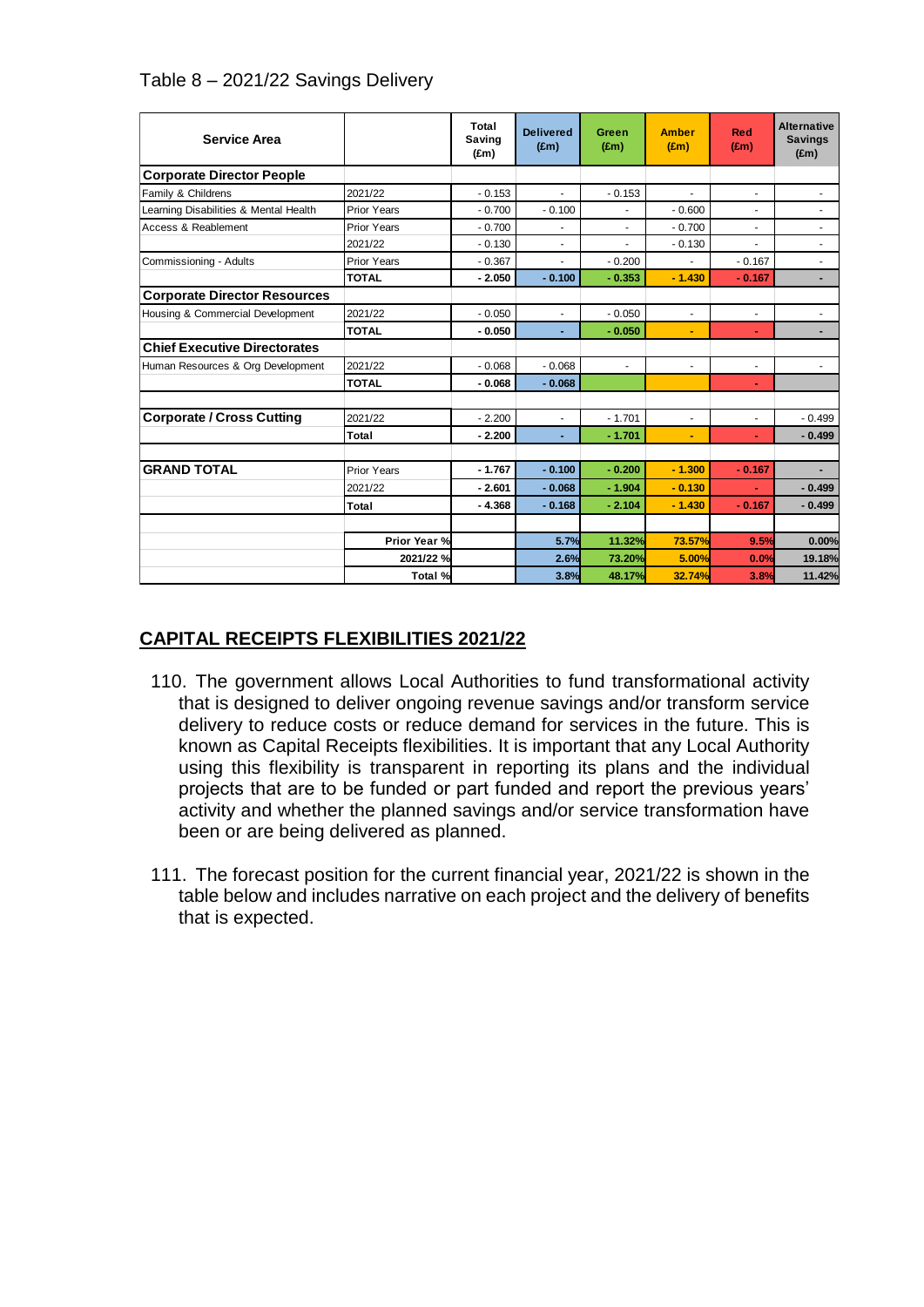| <b>Directorate</b>                     | <b>Description</b>                           | <b>Approved</b><br><b>Budget</b> | <b>Full Year</b><br><b>Forecast</b> | Variance                 | <b>Benefits</b>                                                                                                                                                                                                                                                                                                                                                                                                                                                                                                                                                                                                               |
|----------------------------------------|----------------------------------------------|----------------------------------|-------------------------------------|--------------------------|-------------------------------------------------------------------------------------------------------------------------------------------------------------------------------------------------------------------------------------------------------------------------------------------------------------------------------------------------------------------------------------------------------------------------------------------------------------------------------------------------------------------------------------------------------------------------------------------------------------------------------|
|                                        |                                              | 2021-22                          | 2021/22                             |                          |                                                                                                                                                                                                                                                                                                                                                                                                                                                                                                                                                                                                                               |
|                                        |                                              | £m                               | £m                                  | £m                       |                                                                                                                                                                                                                                                                                                                                                                                                                                                                                                                                                                                                                               |
| HR/OD                                  | Organisational Development<br>Transformation | 1.703                            | 0.587                               | $-1.116$                 | The 10% saving will be in part attributed to the change efforts supporting<br>service redesign, changes to ways of working and the effective adoption of<br>new technologies Skills, knowledge and capability to work effectively as the<br>organisation changes and transforms.                                                                                                                                                                                                                                                                                                                                              |
| Other                                  | <b>Business Intelligence</b>                 | 1.000                            | 1.000                               |                          | Improved system around data collection and reporting to enable information<br>to be compared and analysed, thus adding value to services                                                                                                                                                                                                                                                                                                                                                                                                                                                                                      |
| Children's & Families                  | <b>Fostering Excellence Allowances</b>       | 0.594                            | 0.594                               | ÷                        |                                                                                                                                                                                                                                                                                                                                                                                                                                                                                                                                                                                                                               |
| Children's & Families                  | <b>FACT Transformation</b>                   | 0.639                            | 0.462                               | $-0.177$                 | This is a wide-ranging programme to streamline and improve the way we                                                                                                                                                                                                                                                                                                                                                                                                                                                                                                                                                         |
| Children's & Families                  | Early Help Support Hub                       | 0.200                            | 0.050                               | $-0.150$                 | work by taking a whole-system, holistic approach with corporate partners,                                                                                                                                                                                                                                                                                                                                                                                                                                                                                                                                                     |
| Children's & Families                  | Contextual Safeguarding                      | 0.170                            | 0.020                               | $-0.150$                 | staff, children, young people and their families. We will promote multi-                                                                                                                                                                                                                                                                                                                                                                                                                                                                                                                                                      |
| Children's & Families                  | <b>Transport Co-Ordinator</b>                | 0.070                            | 0.041                               | $-0.029$                 | agency integration which will make us more efficient in providing our services                                                                                                                                                                                                                                                                                                                                                                                                                                                                                                                                                |
| Children's & Families                  | Supporting the Parents of under 1s           | 0.250                            | 0.104                               | $-0.146$                 | and more effective at helping families and children achieve positive                                                                                                                                                                                                                                                                                                                                                                                                                                                                                                                                                          |
| <b>Education &amp; Skills</b>          | SEN & Inclusion Transformation               | 1.045                            | 1.045                               |                          | Taking forward an agenda of strengthening inclusion and support for young<br>people with SEND and high needs will require a genuine partnership<br>approach. Strong systematic partnership working within Wiltshire, strategic<br>engagements with parents, schools and settings, and partner agencies are<br>required to build shared ownership of the issues the system is facing, and<br>develop a shared vision and strategy for how the local system will support<br>young people with SEND and high needs                                                                                                               |
| Housing &<br>Commercial<br>Development | Service Devolution & Asset Transfer          |                                  | 0.250                               | 0.250                    | To support the transfer of assets successfully to other bodies to realise<br>opportunities for more efficient delivery of public services to residents and<br>reduce cost of deliver of those services                                                                                                                                                                                                                                                                                                                                                                                                                        |
| Community &<br>Neighbourhood           | Leisure Insourcing Transformation            | 0.793                            | 0.793                               | $\overline{\phantom{a}}$ | The decision by Cabinet to insource the current leisure sites that are<br>operated by an external provider will involve a complex and time bound<br>insource and transformation. The project will fund the resources required to<br>manage the insource successfully and ensure the leisure sites are open for<br>users from the date of transfer. Moving forward it is anticipated that during<br>the transition the transformation will identify opportunities and efficiencies in<br>running the whole Leisure Service and begin to reduce the annual operating<br>cost following the investment that has been in 2021/22. |
| Other                                  | Organisational Recovery                      | 1.200                            | 1.200                               | ÷                        | The programme will deliver confident and skilled people working flexibly and<br>utilising the tools available so that we are a resilient, efficient and inclusive<br>organisation.                                                                                                                                                                                                                                                                                                                                                                                                                                            |
| <b>TOTAL</b>                           |                                              | 7.664                            | 6.146                               | $-1.518$                 |                                                                                                                                                                                                                                                                                                                                                                                                                                                                                                                                                                                                                               |

## Table 9 Flexible Use of Capital Receipts 2021/22

## **RESERVES POSITION AND FORECAST**

- 112. Reserves are an important element of the Council's finances and a sufficient level of balances should be held, to mitigate risks within the budget and operations of the Council.
- 113. The level of both general fund reserves and earmarked reserves currently held by the Council were increased in 2020/21 in response to forecast future financial risks and expected demand. It is planned to report on the forecast balance of reserves on a quarterly basis, to increase the visibility of reserve balances, and further reports will continue to include forecasts and track changes to those forecasts. A summary can be seen in the table below that includes reserves available to fund activity and service delivery.

| <b>Reserves</b>           | <b>Opening</b><br><b>Balance</b><br>01/04/2021<br>£m |
|---------------------------|------------------------------------------------------|
| <b>General Fund</b>       | 16.856                                               |
| <b>Earmarked Reserves</b> | 106.878                                              |
| <b>HRA Balance</b>        | 10.500                                               |
| <b>Schools Balances</b>   | 12.542                                               |
| <b>DSG Balance</b>        | $-18.717$                                            |
| <b>ITOTAL</b>             | 128.059                                              |

114. As part of the year end position an additional contribution of £1.4m was made to the General Fund Reserve, increasing the balance to £16.856m. This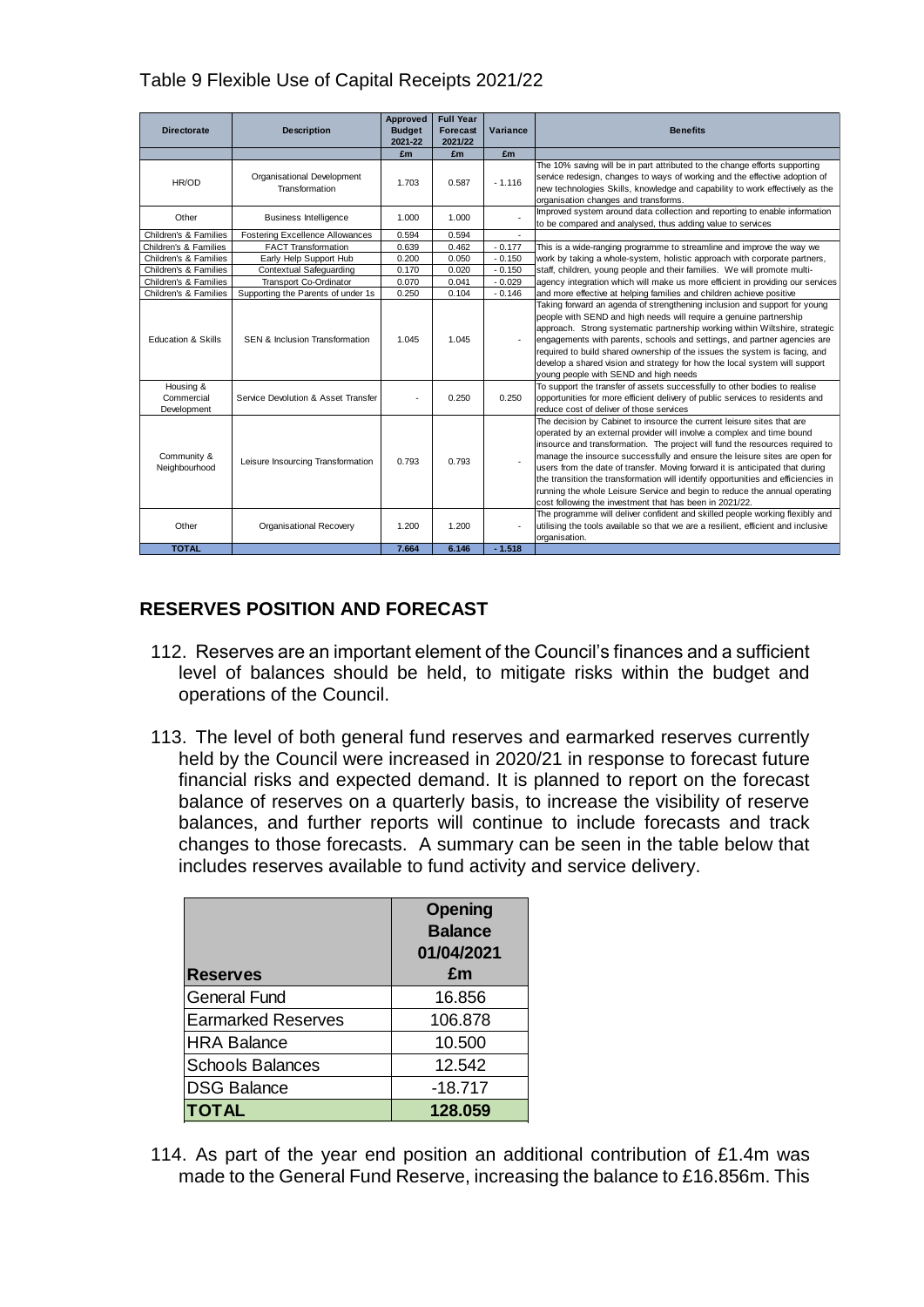was to provide additional resilience within the reserve to support the financial position in 2021/22 and to allow for financial risks and a lead in time for recovery.

- 115. New earmarked reserves were created for Budget Equalisation, Latent Demand and Collection Fund Volatility, these were set up to manage specific financial impacts. As part of the 2021/22 budget, planned drawdowns were included of £4.165m from the Budget Equalisation reserve and £4.279m from the Collection Fund Volatility reserve.
- 116. At the July meeting, Cabinet approved an additional £0.861m draw down from the latent demand reserve to fund the required part year investment in capacity within SEND and Inclusion Services in 2021-22 which is reflected as a commitment against this reserve and can be seen in Appendix B. It is intended that the balance of the Latent Demand reserve will be drawn down when evidence is presented that shows demand exceeds the metrics on which the budget was based.
- 117. As at quarter 1 there is no recommended draw down from the Latent Demand reserve, however the funding commitment for SEND and Inclusion has been allowed for, as shown in Appendix B, but will be formally requested later in the year when there is greater certainty on the overall financial position of the council.
- 118. The overall council underspend position will be requested to be transferred to the Budget Equalisation Reserve at year end to provide additional capacity to support the budget setting process for future years. The current quarter 1 forecast is an underspend of £1.762m and is reflected in Appendix B.
- 119. The 2021/22 opening balance of Local Authority Earmarked Reserves total £106.878m, at quarter one drawdowns are requested for £10.444m as described above and included in the budget and a recommendation to draw down £0.043m from Public Health Earmarked reserve.
- 120. The Public Health drawdown will be used to fund the recruitment of a fixed term post to deliver the Making Every Contact Count (MECC) programme in the current financial year. The MECC programme is an approach to changing behaviour in order to have a positive effect on the health and wellbeing of individuals, communities and populations.
- 121. A full list of Earmarked reserves and movements is presented in Appendix B

## **Overview and Scrutiny Engagement**

122. Regular reports are taken to Overview & Scrutiny relating to the Council's financial position. This report is being considered at the meeting of Financial Planning Task Group on 10 September 2021.

#### **Safeguarding Implications**

123. None have been identified as arising directly from this report.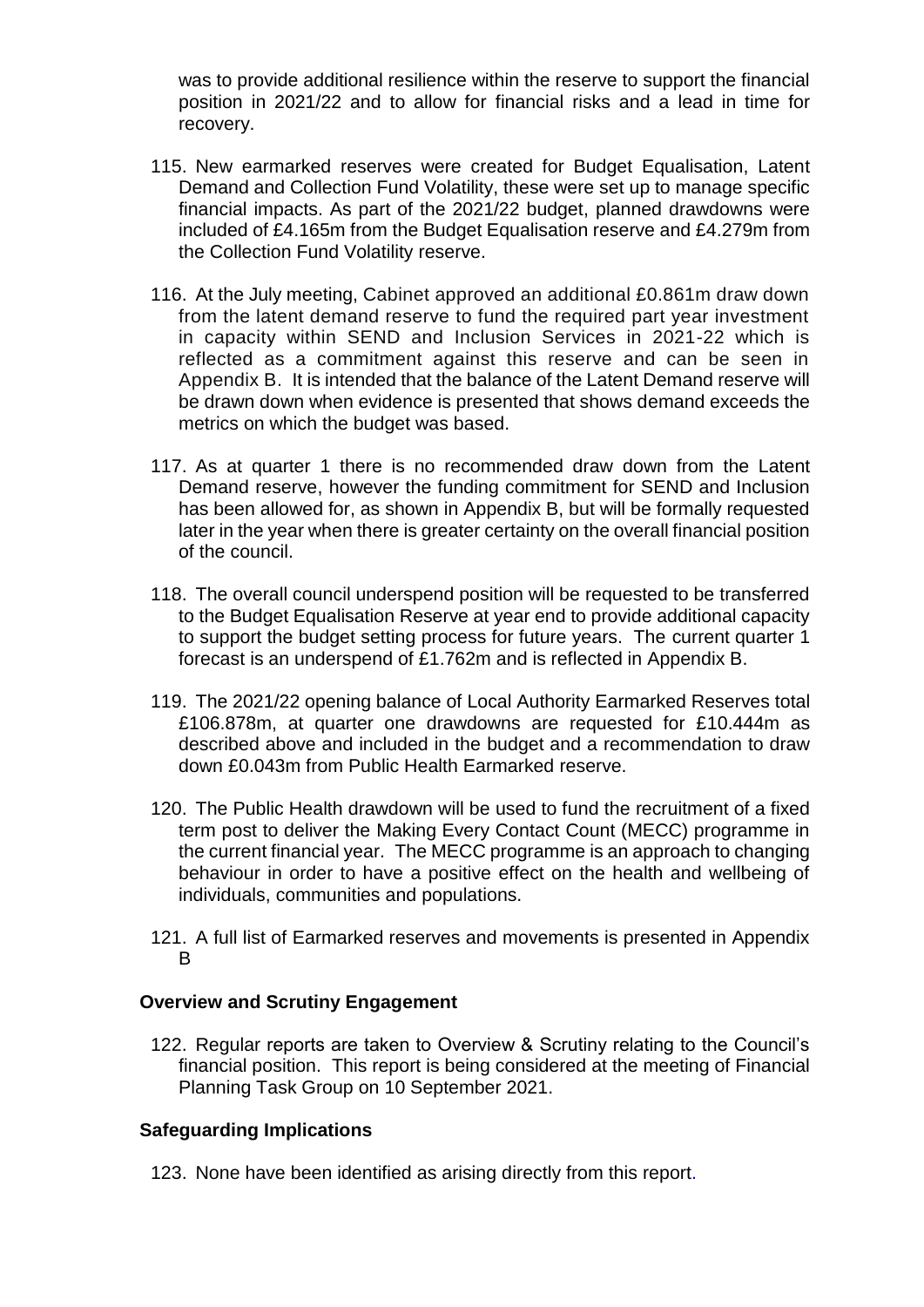## **Public Health Implications**

124. None have been identified as arising directly from this report.

### **Procurement Implications**

125. None have been identified as arising directly from this report.

#### **Equalities Impact of the Proposal**

126. None have been identified as arising directly from this report.

#### **Environmental and Climate Change Considerations**

127. None have been identified as arising directly from this report.

#### **Risks that may arise if the proposed decision and related work is not taken**

128. If the Council fails to take actions to address forecast shortfalls, overspends or increases in its costs it will need to draw on reserves. The level of reserves is limited and a one-off resource that cannot be used as a long-term sustainable strategy for financial stability.

### **Risks that may arise if the proposed decision is taken and actions that will be taken to manage these risks**

129. Ongoing budget monitoring and management, of which this report forms part of the control environment, is a mitigating process to ensure early identification and action is taken.

#### **Financial Implications – Section 151 Officer Commentary**

- 130. This report is the first for the current financial year and the forecast of a £1.762m underspend for 2021/22 as at quarter one is an encouraging financial position for the Council, especially given the level of uncertainty when the budget was set back in February 2021.
- 131. This builds on the outturn position for the last financial year where the Council was able to prudently set aside reserves to deal with potential latent demand for services and the uncertainty on the volatility on the collection of council tax and business rates.
- 132. Although there are pressures within the Council, as reported, these are being managed overall and although there was uncertainty, the assumptions on demand will continue to be reviewed throughout the year but as yet, apart from the Cabinet decision on SEND&I, there are no further requirements to draw from the latent demand reserve that cannot be met from within existing budget provision.
- 133. The forecast underspend allows the Council to continue to act prudently by putting further funds aside, with the proposal to transfer the underspend this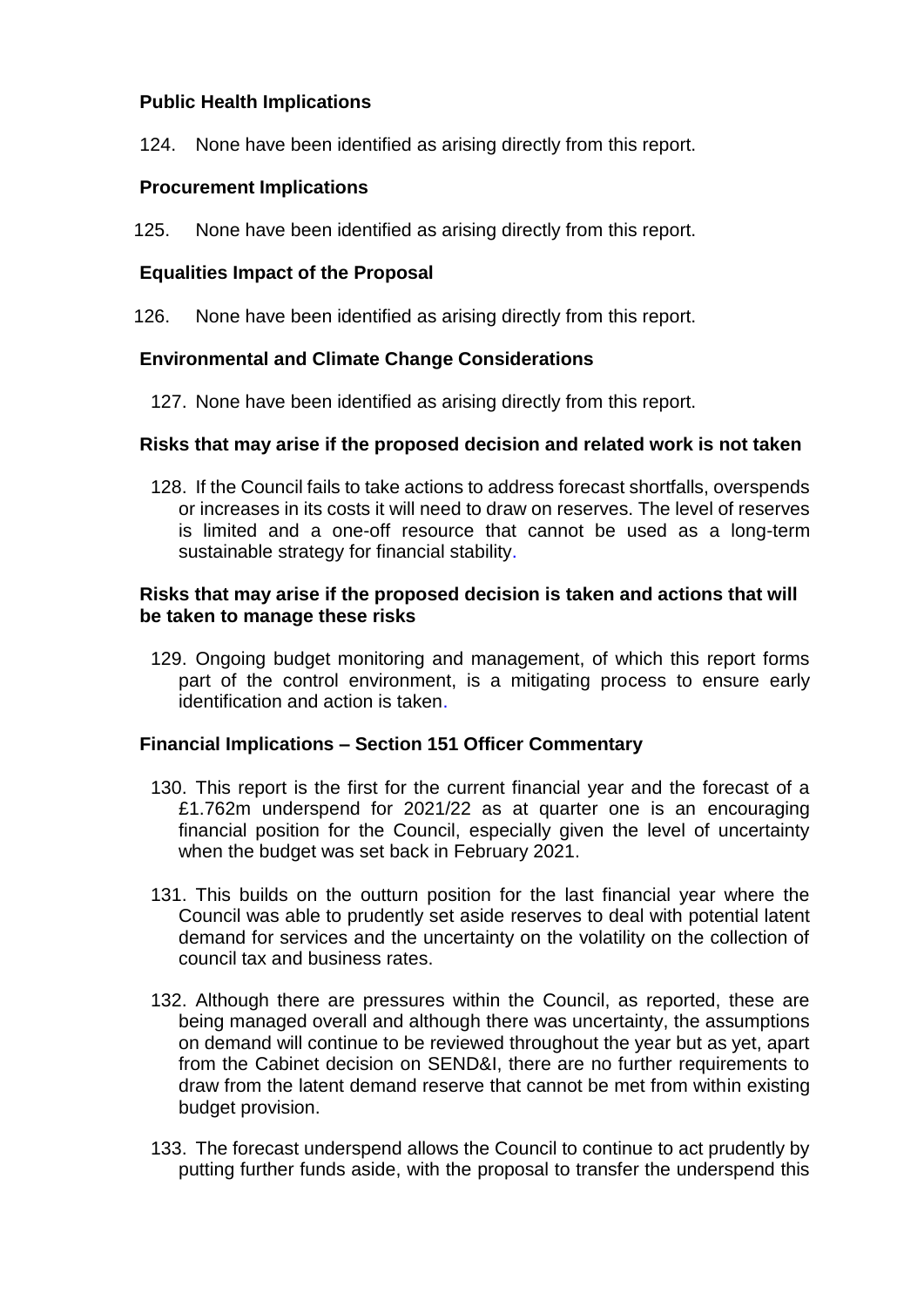financial year into the budget equalisation reserve and build upon the funds that were created last financial year.

- 134. Given the current estimated budget gap for 2022/23 the more we can prudently put aside by controlling our finances now, through managing costs down, dealing with demand effectively and continuing to deliver services to residents and communities through innovative and effective ways will help the transformation of services in future.
- 135. The contractual activity is a welcome success in delivering savings but demonstrates that a significant spend line around third party savings can be achieved, and I expect these savings to continue as the year progresses. Focus in this area is key to controlling costs, third party spend (contractual) is the biggest spend line across the Council, and this is a key area of focus for the leadership team and Cabinet.
- 136. Any use of reserves will only ever be a one off and is not sustainable in delivering Council services on an ongoing basis. It will however allow the time for transformation and the reduction of spending to take place, but inevitably the Council has to achieve this to operate within the funds available to it.
- 137. The start of 2021/22 is therefore promising, demonstrates that the Council can operate within its budget, but be under no illusion that difficult times lie ahead, and the Council must continue in the same vein of managing its costs and ensuring it is prudent and sustainable now and in the future.

#### **Legal Implications**

138. None have been identified as arising directly from this report.

## **Workforce Implications**

139. If the Council fails to take actions to address forecast shortfalls, overspends or increases in its costs it may need to implement spend controls, or if the position is deemed critical cuts may be required. These cuts could impact on the workforce, and may include changes to roles or redundancies. Ongoing budget monitoring and management, of which this report forms part of the control environment, is a mitigating process to ensure early identification and action is taken.

## **Options Considered**

140. Budget monitoring forms part of the financial control environment and it is important to provide reporting on all aspects of financial management and performance to Cabinet and the public, including delivery to plans, variances and risks and impacts.

## **Conclusions**

141. The report supports effective decision making and ensures a sound financial control environment.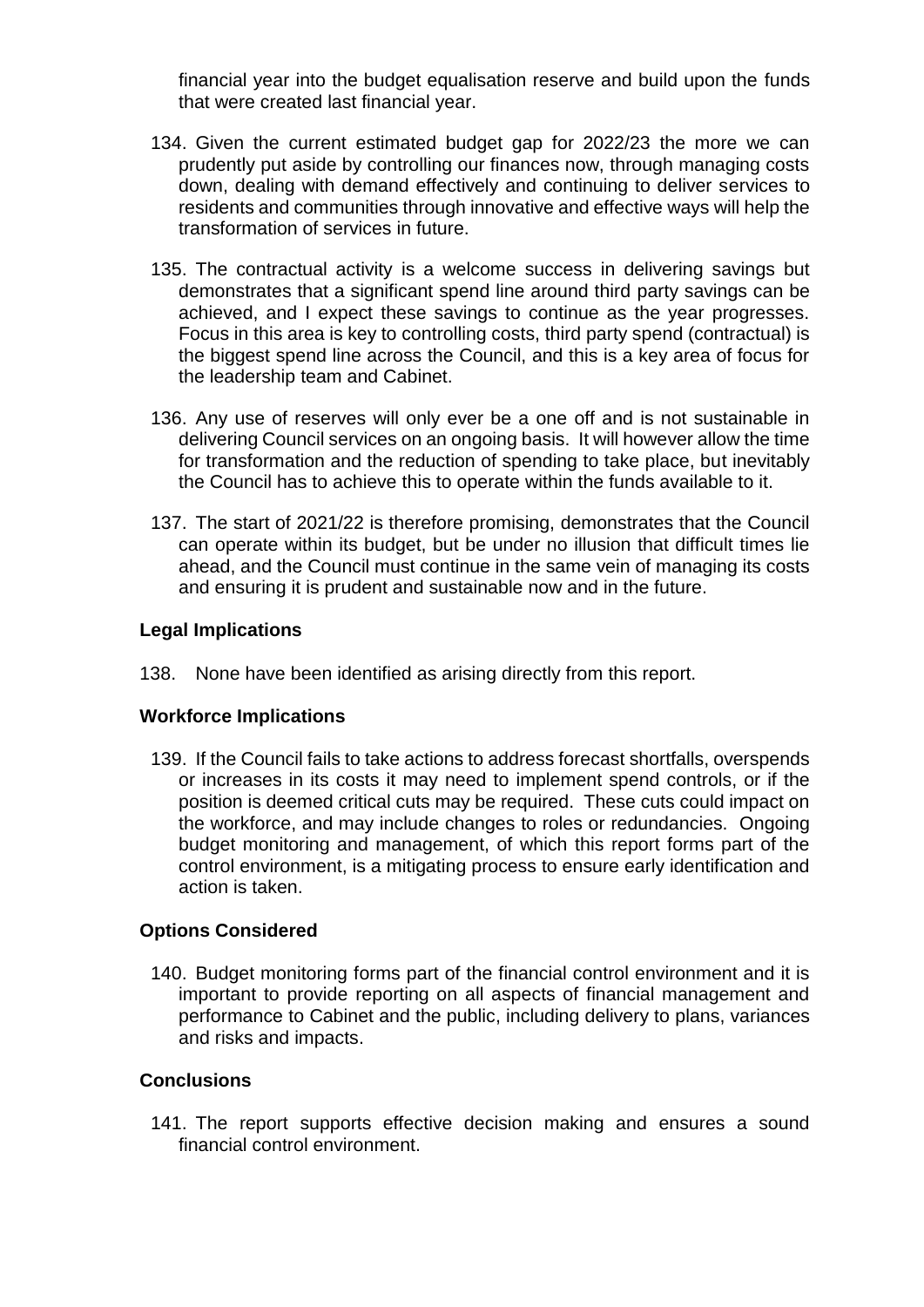## **Andy Brown (Deputy Chief Executive and Corporate Director - Resources),**  [andy.brown@wiltshire.gov.uk](mailto:andy.brown@wiltshire.gov.uk)

Report Authors:

Lizzie Watkin, Assistant Director of Finance and Deputy S151 Officer, lizzie.watkin@wiltshire.gov.uk Leanne Sykes, Head of Finance, Growth, Investment & Place Marie Taylor, Head of Finance, Children & Education Neil Haddock, Head of Finance, Adults

## **Appendices**

Appendix A: Revenue Budget Movements Appendix B: Forecast Reserves Position 2021/22 Quarter 1

## **Background Papers**

The following documents have been relied on in the preparation of this report:

Wiltshire Council's Financial Plan Update 2021/22, Medium Term Financial Strategy 2025/26 and Capital Programme and Strategy - Full Council, 23 February 2021

<https://cms.wiltshire.gov.uk/ieListDocuments.aspx?CId=130&MId=13056&Ver=4>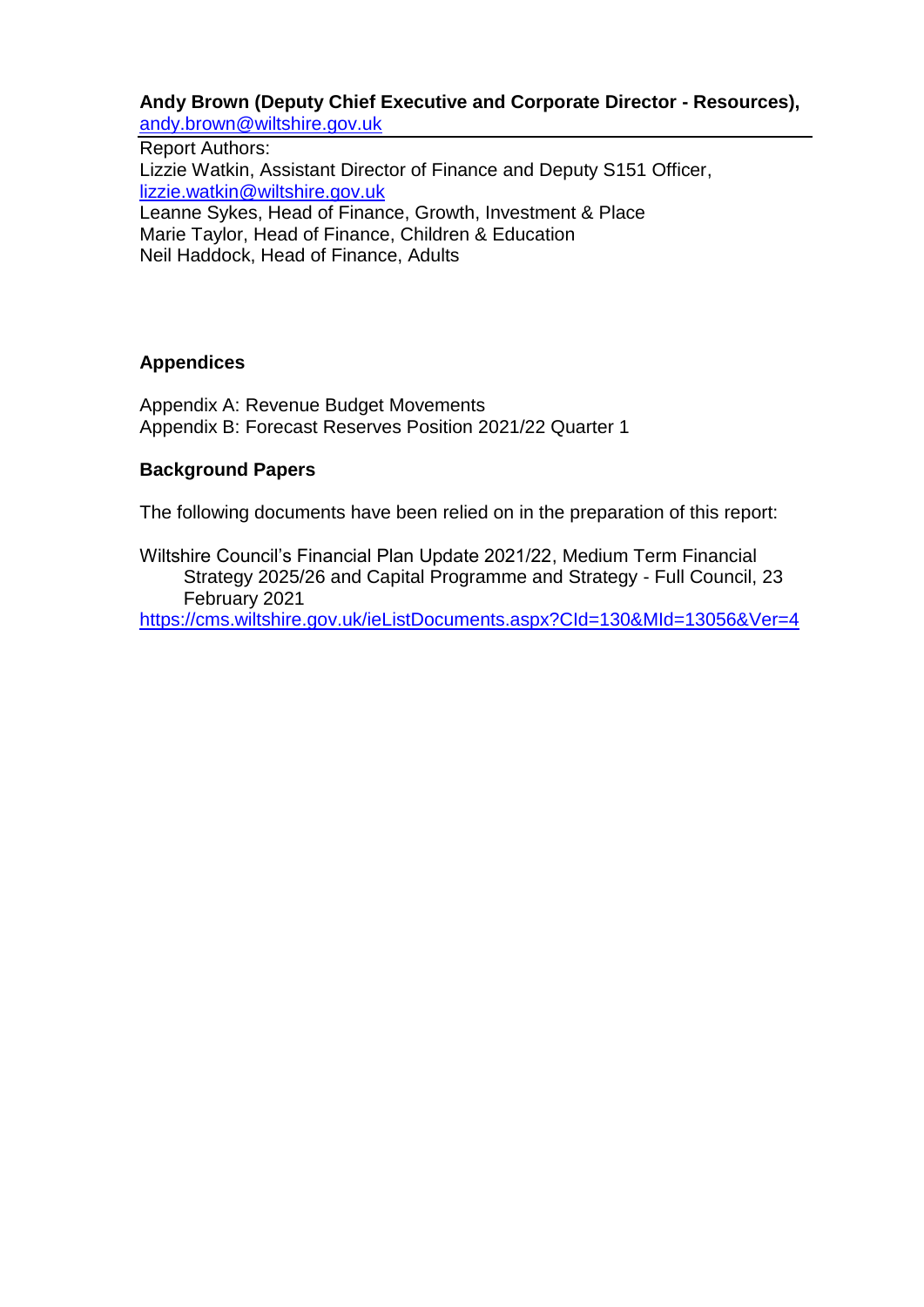## **Appendix A – Revenue Budget Movements**

|                                                                        | Original<br><b>Budget</b><br>2021/22 | <b>Structure</b><br>Changes &<br><b>Technical</b><br><b>Changes (post</b><br>budget setting) | <b>Budget</b><br><b>Movements</b><br>approved by<br><b>CLT</b><br>Q <sub>1</sub> | <b>Revised</b><br><b>Budget</b><br>Q <sub>1</sub> |
|------------------------------------------------------------------------|--------------------------------------|----------------------------------------------------------------------------------------------|----------------------------------------------------------------------------------|---------------------------------------------------|
|                                                                        | £m                                   | £m                                                                                           | £m                                                                               | £m                                                |
| <b>Corporate Director People</b>                                       |                                      |                                                                                              |                                                                                  |                                                   |
| Family & Children Services                                             | 59.185                               |                                                                                              |                                                                                  |                                                   |
| <b>Education &amp; Skills</b>                                          | 19.057                               | 0.026                                                                                        | $-0.119$<br>$-0.217$                                                             | 59.092<br>18.840                                  |
| Learning Disabilities & Mental Health                                  | 78.007                               |                                                                                              | 0.348                                                                            | 78.355                                            |
| Access & Reablement                                                    | 50.709                               |                                                                                              | 0.010                                                                            | 50.719                                            |
| Commissioning - Adults                                                 | 24.153                               |                                                                                              | $-0.169$                                                                         | 23.984                                            |
| Commissioning - Childrens                                              | 5.068                                |                                                                                              | 0.091                                                                            | 5.159                                             |
|                                                                        |                                      |                                                                                              |                                                                                  |                                                   |
| <b>Corporate Director Resources</b>                                    |                                      |                                                                                              |                                                                                  |                                                   |
| Finance & Procurement                                                  | 7.494                                |                                                                                              | $-0.036$                                                                         | 7.458                                             |
| Programme Office & Systems Thinking                                    | 1.205                                |                                                                                              | $-0.086$                                                                         | 1.119                                             |
| R&B Subsidy                                                            | $-0.500$                             |                                                                                              |                                                                                  | $-0.500$                                          |
| Housing & Commercial Development                                       | 16.961                               |                                                                                              |                                                                                  | 16.961                                            |
| Digital & Information                                                  | 11.406                               |                                                                                              | 0.016                                                                            | 11.422                                            |
|                                                                        |                                      |                                                                                              |                                                                                  |                                                   |
| <b>Corporate Director Place</b>                                        |                                      |                                                                                              |                                                                                  |                                                   |
| Economic Development & Planning                                        | 4.745                                | 0.559                                                                                        |                                                                                  | 5.304                                             |
| Communities & Neighbourhood                                            | 39.966                               | $-1.234$                                                                                     | 0.152                                                                            | 38.884                                            |
| Highways & Environment                                                 | 54.630                               | $-1.705$                                                                                     |                                                                                  | 52.925                                            |
|                                                                        |                                      |                                                                                              |                                                                                  |                                                   |
| <b>Chief Executive Directorates</b><br>Legal, Electoral & Registration | 7.755                                | $-0.934$                                                                                     |                                                                                  | 6.821                                             |
| HR & Organisational Development                                        | 3.205                                | 2.151                                                                                        | 0.080                                                                            | 5.436                                             |
| Public Health                                                          | 1.541                                |                                                                                              | $-0.063$                                                                         | 1.478                                             |
| Corporate Directors & Members                                          | 3.386                                | $-0.370$                                                                                     | $-0.057$                                                                         | 2.959                                             |
|                                                                        |                                      |                                                                                              |                                                                                  |                                                   |
| Corporate                                                              |                                      |                                                                                              |                                                                                  |                                                   |
| Movement to/from Reserves                                              | $-8.444$                             |                                                                                              |                                                                                  | $-8.444$                                          |
| Capital Financing                                                      | 25.320                               | 1.705                                                                                        |                                                                                  | 27.025                                            |
| Restructure & Contingency                                              | 1.087                                | $-0.198$                                                                                     | 0.050                                                                            | 0.939                                             |
| Corporate Levys                                                        | 6.625                                |                                                                                              |                                                                                  | 6.625                                             |
| COVID                                                                  | 0.000                                |                                                                                              |                                                                                  | 0.000                                             |
| <b>General Fund Budget</b>                                             | 412.561                              | 0.000                                                                                        | 0.000                                                                            | 412.561                                           |
| <b>Funding</b>                                                         |                                      |                                                                                              |                                                                                  |                                                   |
| <b>General Government Grants</b>                                       | $-57.045$                            |                                                                                              |                                                                                  | $-57.045$                                         |
| Wiltshire Council Funding                                              | $-297.016$                           |                                                                                              |                                                                                  | $-297.016$                                        |
| <b>WC Business Rates Retention Scheme(BRRS)</b>                        | $-58.500$                            |                                                                                              |                                                                                  | $-58.500$                                         |
| <b>Total Funding</b>                                                   | $-412.561$                           |                                                                                              |                                                                                  | $-412.561$                                        |

\*structure changes are those where management responsibility has changed for certain service areas, as agreed by CLT, such as the change in management responsibility of Communications & Exec Office

\*\* technical changes are those where the presentation of the budget differs from that presented as part of the budget setting process such as the Capital Financing charges for Waste Vehicles that was originally shown in Highways & Environment now presented within Corporate, Capital Financing